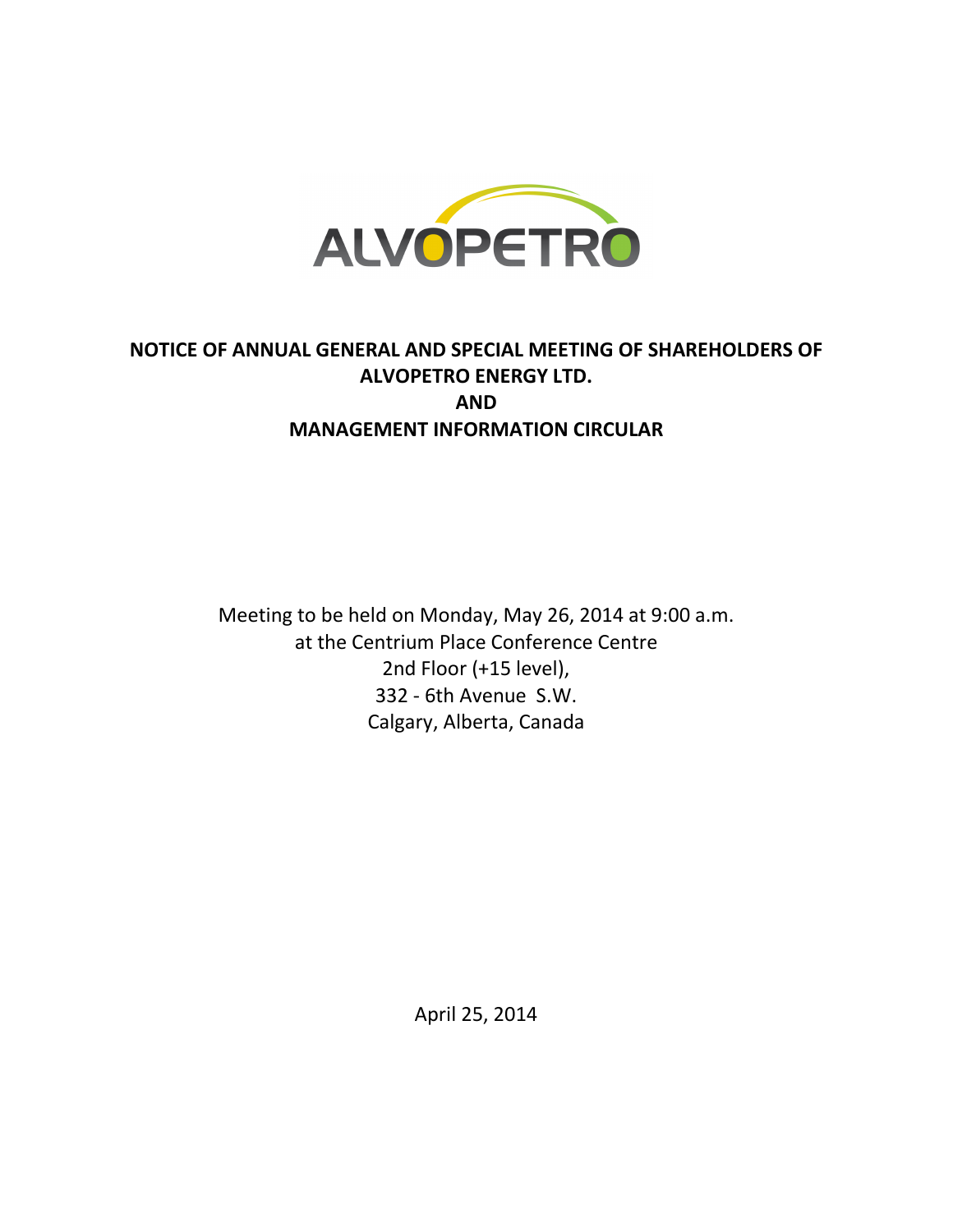# **TABLE OF CONTENTS**

| $\mathbf{i}$<br>2014 Management Proxy Circular |  |
|------------------------------------------------|--|

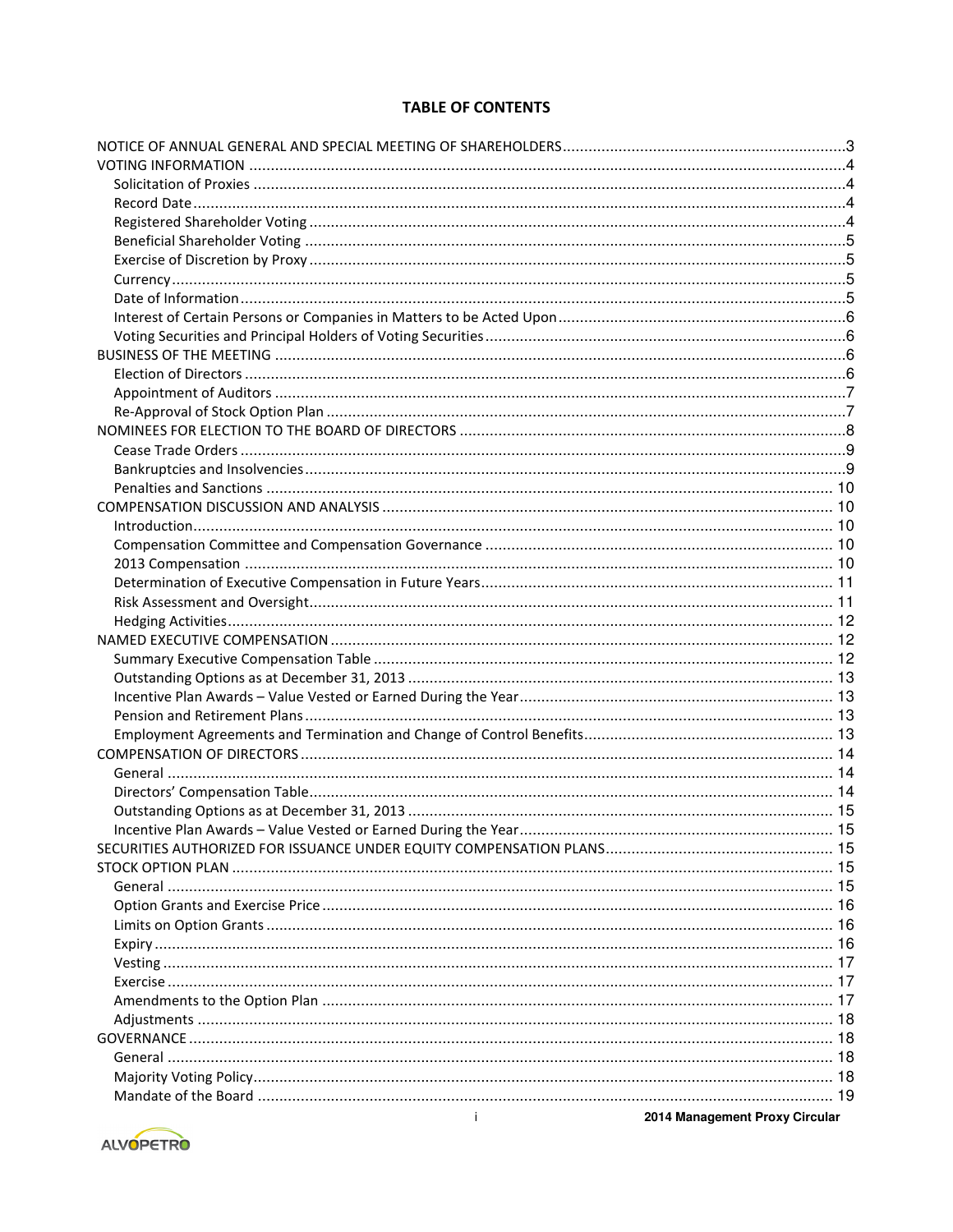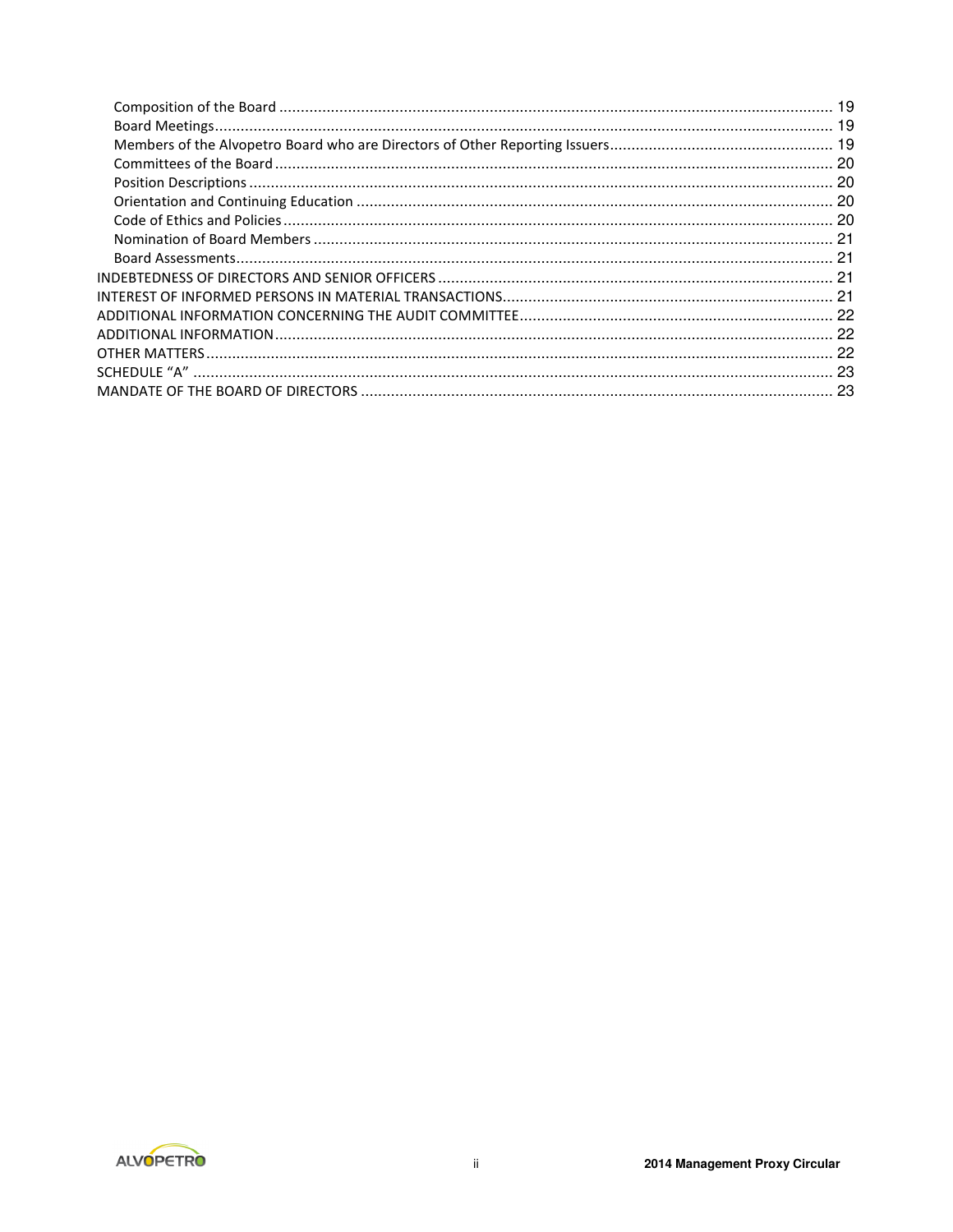# NOTICE OF ANNUAL GENERAL AND SPECIAL MEETING OF SHAREHOLDERS

An annual general and special meeting ("Meeting") of the holders ("Shareholders") of common shares ("Shares") of Alvopetro Energy Ltd. ("Alvopetro" or the "Corporation") will be held on Monday, May 26, 2014 at 9:00 a.m. (Calgary time) at the Centrium Place Conference Centre, 2nd Floor (+15 level), 332 - 6th Avenue S.W., Calgary, Alberta:

- (1) receive and consider the Corporation's financial statements for the year ended December 31, 2013, together with the report of the auditors thereon;
- (2) elect the directors of the Corporation for the ensuing year;
- (3) appoint the auditors and authorize the directors to fix their remuneration;
- (4) re-approve the stock option plan of the Corporation; and
- (5) transact such other business as may properly be brought before the Meeting or any adjournment thereof.

The specific details of the matters proposed to be put before the Meeting are set forth in the Information Circular accompanying this notice.

If you are unable to attend the Meeting in person, we request that you date and sign the enclosed form of proxy and mail it to or deposit it with TMX Equity Transfer Services, 200 University Avenue, Suite 300, Toronto, Ontario, M5H 4H1. In order to be valid and acted upon at the Meeting, proxies must be returned to the aforesaid address not less than forty-eight (48) hours (excluding Saturdays, Sundays and holidays) before the time for holding the Meeting or any adjournment thereof.

Only Shareholders of record at the close of business on April 25, 2014 (the "Record Date") will be entitled to vote at the Meeting, unless that Shareholder has transferred any Shares subsequent to the Record Date and the transferee Shareholder, not later than ten (10) days before the Meeting, establishes ownership of the Shares and demands that the transferee's name be included on the list of Shareholders entitled to vote at the Meeting.

Dated at Calgary, Alberta as of April 25, 2014.

By order of the Board of Directors

Signed: "Corey C. Ruttan", President and Chief Executive Officer and Director

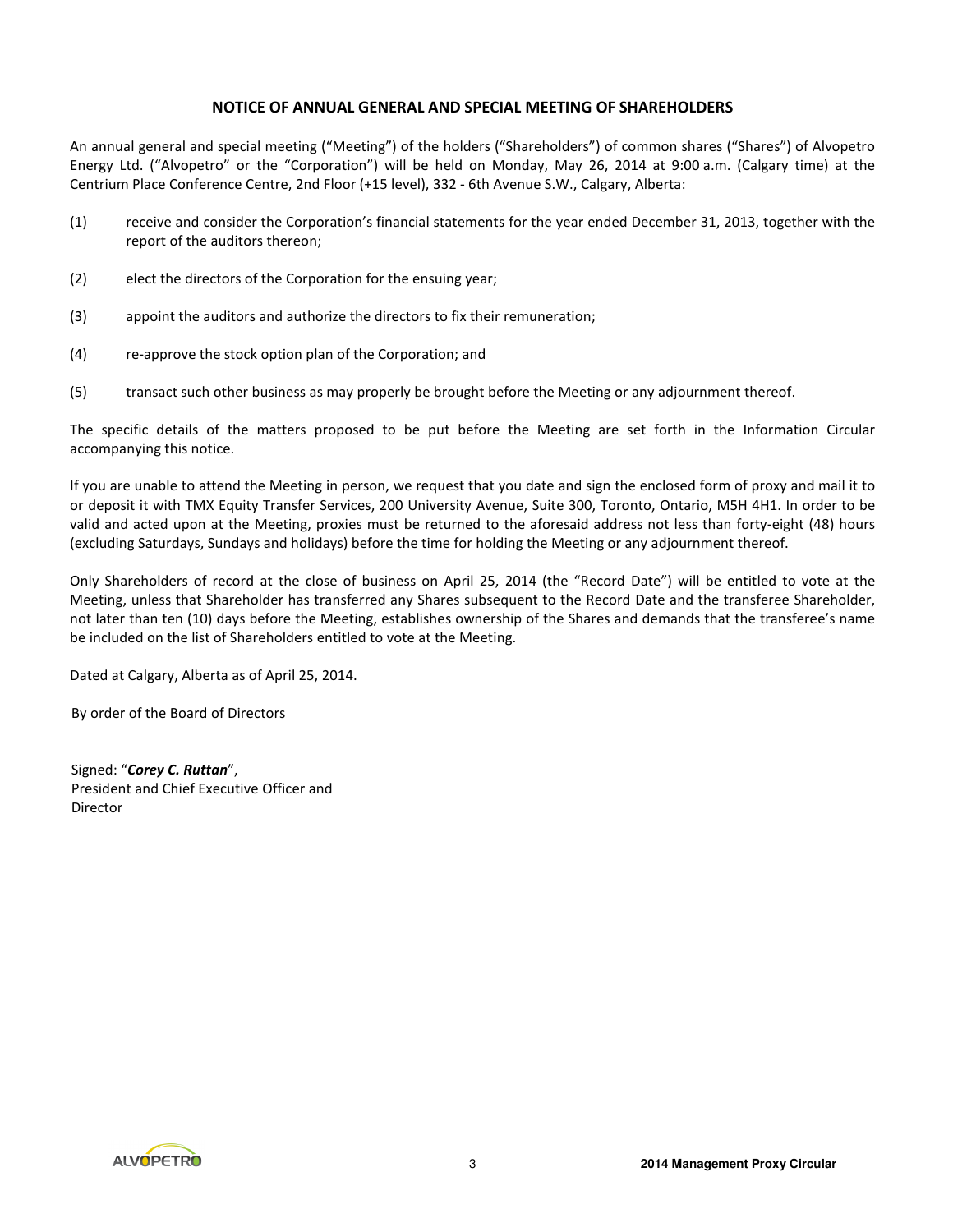# VOTING INFORMATION

# Solicitation of Proxies

This Management Information Circular ("Information Circular") is furnished in connection with the solicitation of proxies by and on behalf of management of Alvopetro Energy Ltd. ("Alvopetro" or the "Corporation") for use at the annual general and special meeting ("Meeting") of the holders ("Shareholders") of common shares ("Shares") of the Corporation to be held on Monday, May 26, 2014 at 9:00 a.m. (Calgary time) at the Centrium Place Conference Centre, 2nd Floor (+15 level), 332 - 6th Avenue S.W., Calgary, Alberta, and at any adjournment thereof.

References herein to "we", "our", "Alvopetro", the "Company" or the "Corporation" refer to Alvopetro Energy Ltd.

This solicitation is made on behalf of our management. We will bear the mailing costs incurred in connection with such solicitation. In addition to mailing forms of proxy, proxies may be solicited by personal interviews, or by other means of communication, by our directors, officers and employees who will not be remunerated therefor.

# Record Date

Only registered Shareholders of record at the close of business on April 25, 2014 (the "Record Date") will be entitled to vote at the Meeting, unless that Shareholder has transferred any Shares subsequent to that date and the transferee Shareholder, not later than ten (10) days before the Meeting, establishes ownership of the Shares and demands that the transferee's name be included on the list of Shareholders entitled to vote at the Meeting.

# Registered Shareholder Voting

You are a "Registered Shareholder" if your Shares are held and registered in your name and you have a share certificate or your shares are held in electronic registered form in your name through our transfer agent. A description of the ways that a Registered Shareholder can vote at the Meeting is provided below.

#### Voting Options for Registered Shareholders

- In person at the meeting (see below);
- By proxy instruction (see below and enclosed proxy); or
- By internet (see enclosed proxy).

#### Voting in Person

Registered Shareholders may attend the Meeting and vote their Shares in person. If you plan to attend the Meeting and wish to vote your Shares in person, do not complete or return the enclosed proxy. Your vote will be taken and counted at the Meeting. Please register with our transfer agent, Equity, when you arrive at the Meeting.

#### Voting by Proxy

Whether or not you attend the Meeting, you can appoint someone else to attend and vote as your proxyholder. You can use the enclosed proxy or any other proper form of proxy to do this.

The persons named in the enclosed form of proxy are officers of the Corporation. As a Registered Shareholder you have the right to appoint another person, who need not be a Shareholder, to represent you at the Meeting. To exercise this right you should insert the name of the desired representative in the blank space provided on the form of proxy and strike out the other names or submit another appropriate proxy.

Forms of proxy must be addressed to and reach TMX Equity Transfer Services, 200 University Avenue, Suite 300, Toronto, Ontario, M5H 4H1, not later than 9:00 a.m. (Calgary time) on May 22, 2014 or, if applicable, forty-eight (48) hours before any adjournment of the Meeting (excluding Saturdays, Sundays, and holidays). An instrument appointing a proxy must be in

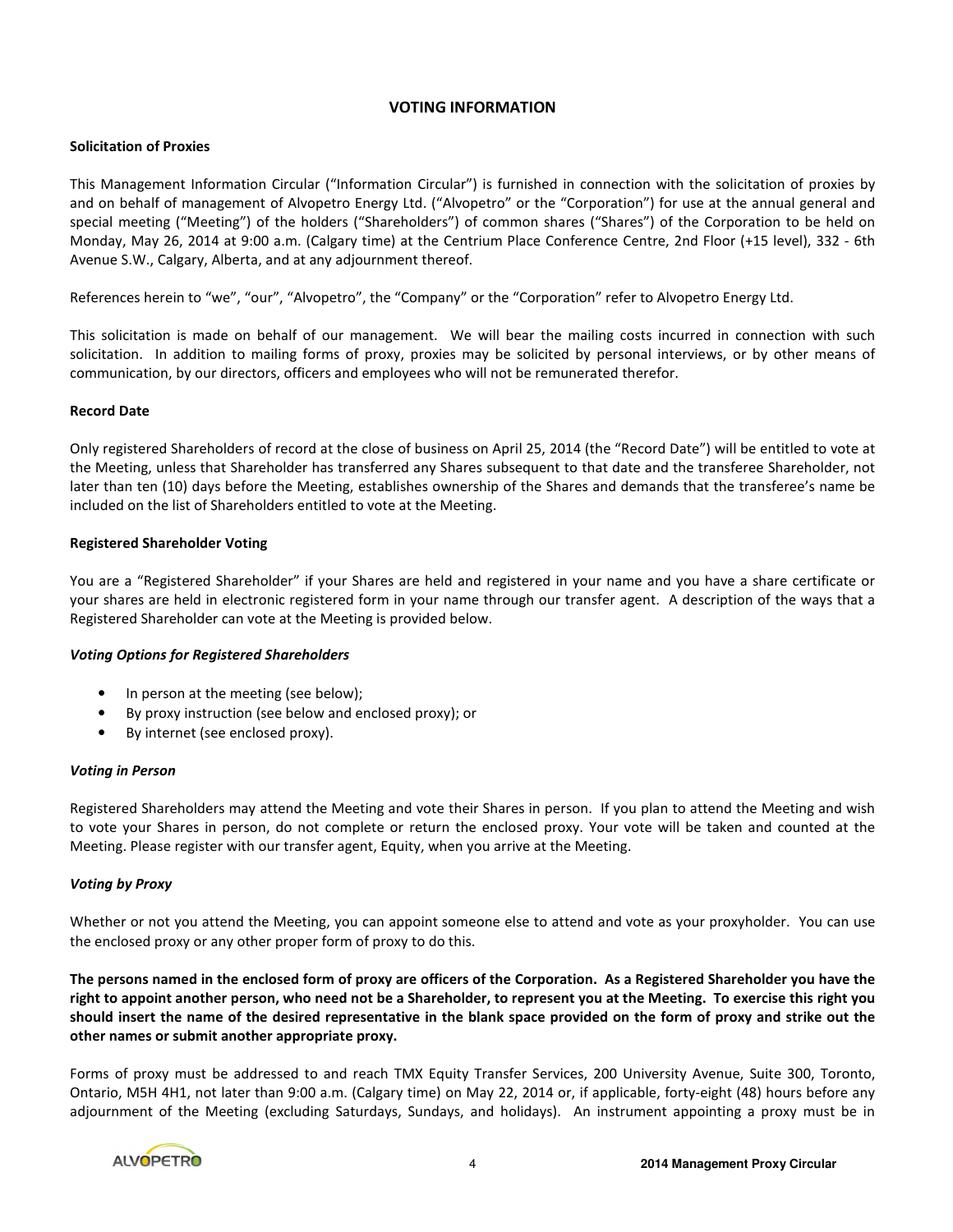writing and must be executed by you or your attorney authorized in writing or, if you are a corporation, under your corporate seal or by a duly authorized officer or attorney of the corporation.

You may revoke your proxy at any time prior to the Meeting. If you or the person you give your proxy to personally attends the Meeting, you or such person may revoke the proxy and vote in person. In addition to revocation in any other manner permitted by law, a proxy may be revoked by an instrument in writing executed by you or your attorney authorized in writing or, if you are a corporation, under your corporate seal or by a duly authorized officer or attorney of the corporation. To be effective the instrument in writing must be deposited either at our head office at any time up to and including the last business day before the day of the Meeting, or any adjournment thereof, at which the proxy is to be used, or with the chairman of the Meeting on the day of the Meeting, or any adjournment thereof.

## Beneficial Shareholder Voting

You are a "Beneficial Shareholder" if your Shares are held in the name of a nominee, that is, your Shares are represented by an account statement by your bank, trust company, securities broker, trustee or other nominee, while the original certificate is lodged with CDS & Co., the nominee of CDS Clearing and Depository Services Inc.

Only proxies deposited by Shareholders whose names appear on our records as the registered holders of Shares can be recognized and acted upon at the Meeting. If you are a Beneficial Shareholder, Shares held by your broker or other nominee must be voted by them and can only be voted upon your instructions. Without specific instructions, your broker or nominee is prohibited from voting your Shares.

Applicable regulatory policy requires brokers and other nominees to seek voting instructions from beneficial owners in advance of shareholders' meetings. If you are a Beneficial Shareholder, your broker or other nominee will have included a voting instruction form with this Information Circular or other instructions or procedures detailing how to ensure your Shares are voted at the Meeting ("Voting Instruction Form"). A Beneficial Shareholder receiving a Voting Instruction Form cannot use it to vote Shares directly at the Meeting and instead must return it to the broker or nominee well in advance of the Meeting in order to have the Shares voted. All Voting Instruction Forms are not the same and you should carefully follow the instructions in the Voting Instruction Form and comply with the deadlines set out in it if you want your Shares voted at the Meeting.

#### Exercise of Discretion by Proxy

The Shares represented by proxy in favour of management nominees will be voted on any matter voted on at the Meeting. Where you specify a choice with respect to any matter to be acted upon, the Shares will be voted on any matter in accordance with the specification so made. If you do not provide instructions your Shares will be voted in favour of the matters to be acted upon as set out herein. The persons appointed under the form of proxy which we have furnished are conferred with discretionary authority with respect to amendments or variations of those matters specified in the form of proxy and notice of Meeting and with respect to any other matters which may properly be brought before the Meeting or any adjournment thereof. At the time of printing this Information Circular, we know of no such amendment, variation or other matter.

#### **Currency**

Except as otherwise indicated, all dollar amounts in this Information Circular are expressed in Canadian dollars and references to "\$" are to Canadian dollars.

# Date of Information

Unless otherwise indicated, all information set forth in this Information Circular is given as at April 25, 2014.

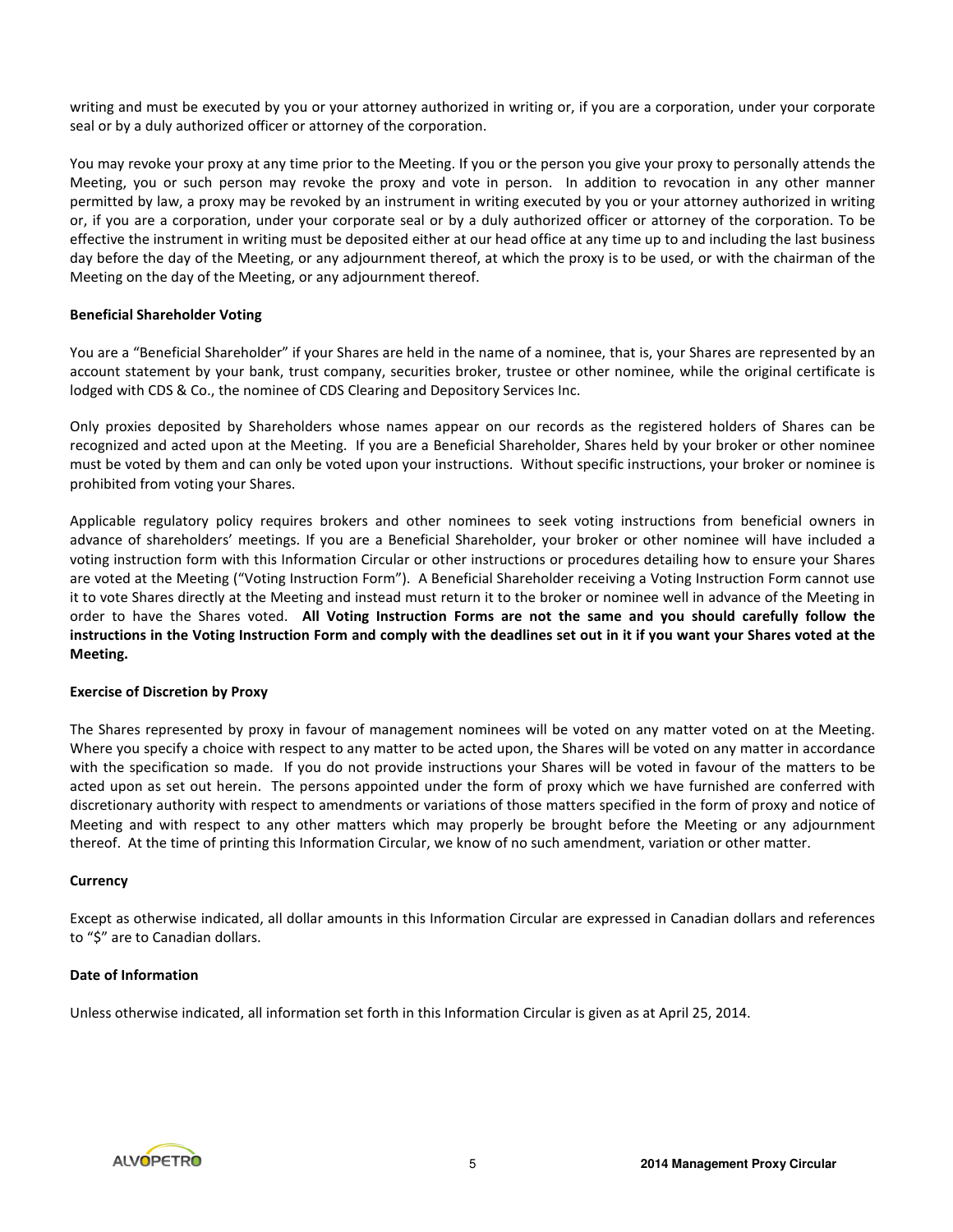# Interest of Certain Persons or Companies in Matters to be Acted Upon

Our management is not aware of any material interest, direct or indirect, of any director, any proposed nominee for election as director, executive officer or anyone who has held office as such since the beginning of our last financial year, or of any associate or affiliate of any of the foregoing in any matter to be acted on at the Meeting, except as is disclosed herein.

#### Voting Securities and Principal Holders of Voting Securities

The Company is authorized to issue an unlimited number of Shares without nominal or par value and an unlimited number of preferred shares issuable in series. As at April 25, 2014, there were 85,166,871 Shares and no preferred Shares issued and outstanding. Holders of Shares are entitled to one vote for each Share held. To the best of our knowledge, as of the date hereof, no person or company beneficially owns, directly or indirectly, or controls or directs, more than 10% of the Shares, other than Fidelity Management & Research Company, Pyramis Global Advisors, LLC, Pyramis Global Advisors Trust Company, Strategic Advisers Incorporated, FIL Limited, Crosby Advisors LLC and Fidelity SelectCo, LLC (collectively referred to as "Fidelity"). As of the date hereof, to the best of our knowledge, Fidelity holds 8,880,000 Shares representing 10.43% of the outstanding shares of Alvopetro.

# BUSINESS OF THE MEETING

# Election of Directors

The Articles of the Company require the Company have not less than one (1) and not more than fifteen (15) directors, with the actual number of directors holding office from time to time to be determined by the board of directors of the Company (the "Board"). The Board has resolved that the number of directors be set at six (6). Accordingly, it is proposed that six directors be elected at the Meeting to serve until the next annual meeting or until their successors are duly elected or appointed.

The persons named below are nominees of management for election as directors of the Company. Additional information with respect to each of the six (6) proposed nominees for election as director can be found under the heading "Nominees for Election to the Board of Directors", which sets forth each proposed director's place of residence; position held; present principal occupation; and prior occupations within the last five (5) years.

Management does not contemplate that any of the nominees will be unable to serve as a director. However, if that does occur for any reason prior to the Meeting, the persons designated in the enclosed form of proxy reserve the right to vote for other nominees in their discretion.

Voting for the election of directors will be conducted on an individual, and not slate, basis. Our Board has also adopted a majority voting policy, which provides that, unless there is a contested election, a director who receives more "withhold" votes than "for" votes must tender his or her resignation as a director promptly after the meeting. The nominating committee of the Board will then consider such resignation and make a recommendation to the Board whether or not it should be accepted. The decision of the Board will be made within 90 days of the Meeting and announced in a press release. The director who tendered such resignation will not be part of any deliberations of the Board or any committee thereof pertaining to the resignation. For more information see "Governance - Majority Voting Policy".

# Unless otherwise directed, the persons designated in the enclosed proxy form intend to vote FOR the election of the following nominees for director at the Meeting.

Corey C. Ruttan Firoz Talakshi Geir Ytreland John Wright Kenneth R. McKinnon Roderick L. Fraser

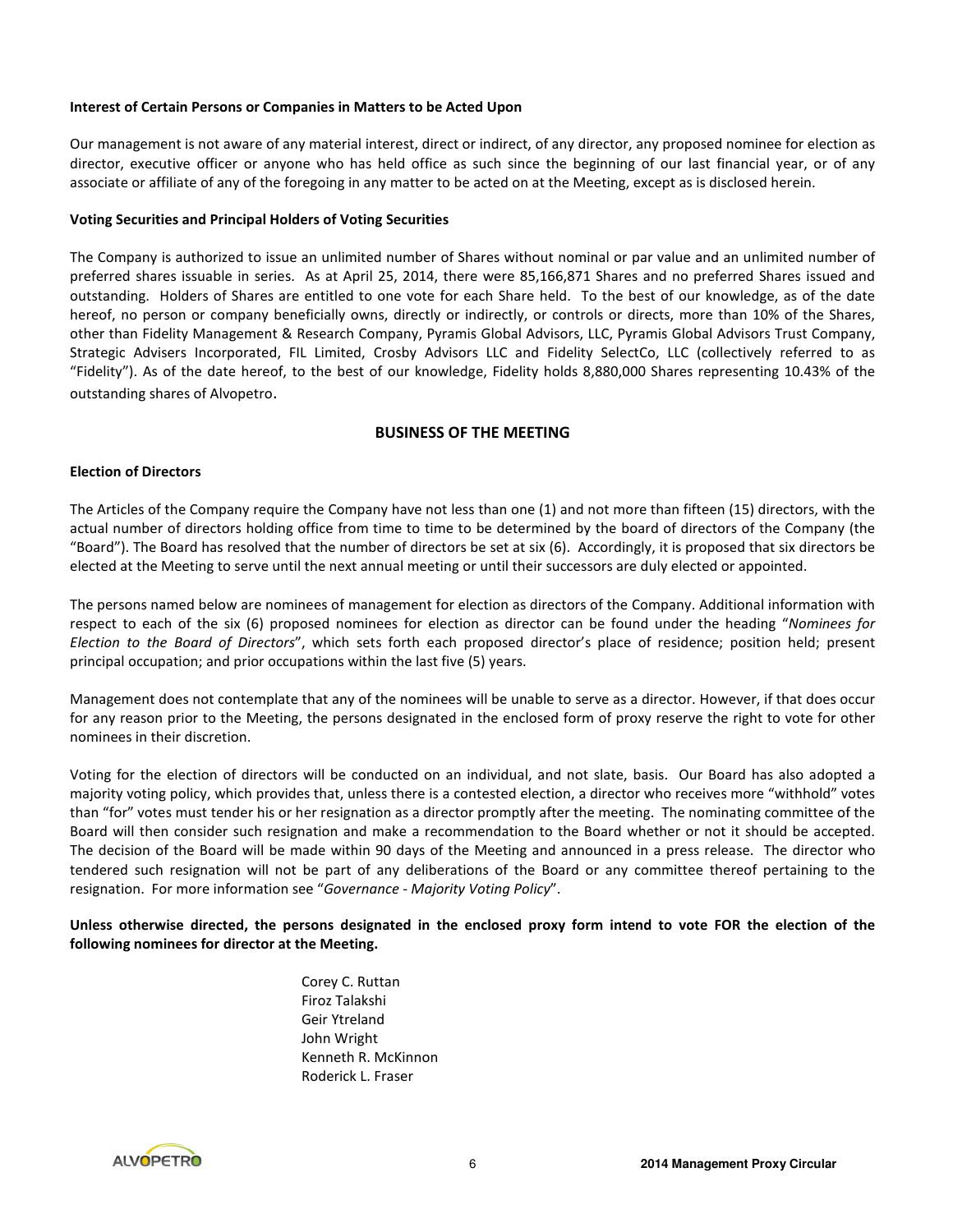# Appointment of Auditors

Management is soliciting proxies, in the accompanying form of proxy, in favour of the appointment of the firm of Deloitte LLP, Chartered Accountants, as our auditors, to hold office until the next annual meeting of the shareholders and to authorize the directors to fix their remuneration for the ensuing year. Deloitte LLP was first appointed by Alvopetro Energy Ltd. on September 25, 2013.

The audit fees paid to Deloitte LLP for the year ended December 31, 2013, are set forth on page 35 of our Annual Information Form dated April 22, 2014 for the year ended December 31, 2013, which can be found on our website at www.alvopetro.com or on SEDAR at www.sedar.com.

Unless otherwise directed, the persons designated in the enclosed form of proxy intend to vote at the Meeting FOR the reappointment of Deloitte LLP as the Company's auditors and authorizing the Board to fix the auditors' remuneration.

# Re-Approval of Stock Option Plan

The policies of the TSX Venture Exchange (the "TSXV") require all incentive stock option grants to be made pursuant to a stock option plan approved by the Shareholders. At the present time, Alvopetro has a "rolling" stock option plan (the "Option Plan") pursuant to which directors, officers, employees and consultants of the Corporation may be awarded options to purchase Shares (the "Options"). Pursuant to the policies of the TSXV, such "rolling" plans must receive annual shareholder approval. Accordingly, Shareholders are being asked to approve the current Option Plan in accordance with Policy 4.4 of the TSXV. The terms of the Option Plan are more fully described in this Circular under the heading "Option Plan".

The text of the ordinary resolution to be considered at the Meeting re-approving the Option Plan is set forth below:

BE IT RESOLVED as an ordinary resolution of the shareholders of the Corporation as follows:

- 1. the Corporation's Stock Option Plan (the "Option Plan") is hereby approved, confirmed and ratified;
- 2. the Board of Directors from time to time is authorized to grant options in the capital stock of the Corporation pursuant to and in accordance with the Option Plan and the Corporation is authorized to reserve and issue common shares in the capital of the Corporation for issuance upon exercise of stock options granted pursuant to the Option Plan; and
- 3. any director or officer of the Corporation be and is hereby authorized to do such things and to sign, execute and deliver all documents that such director or officer may, in their discretion, determine to be necessary in order to give full effect to the intent and purpose of this resolution.

In order for the foregoing resolution to be passed, it must be approved by a majority of the votes cast by Shareholders who vote in person or by proxy at the Meeting. It is the intention of the management designees, if named as proxy, to vote in favour of the resolution re-approving the Option Plan.

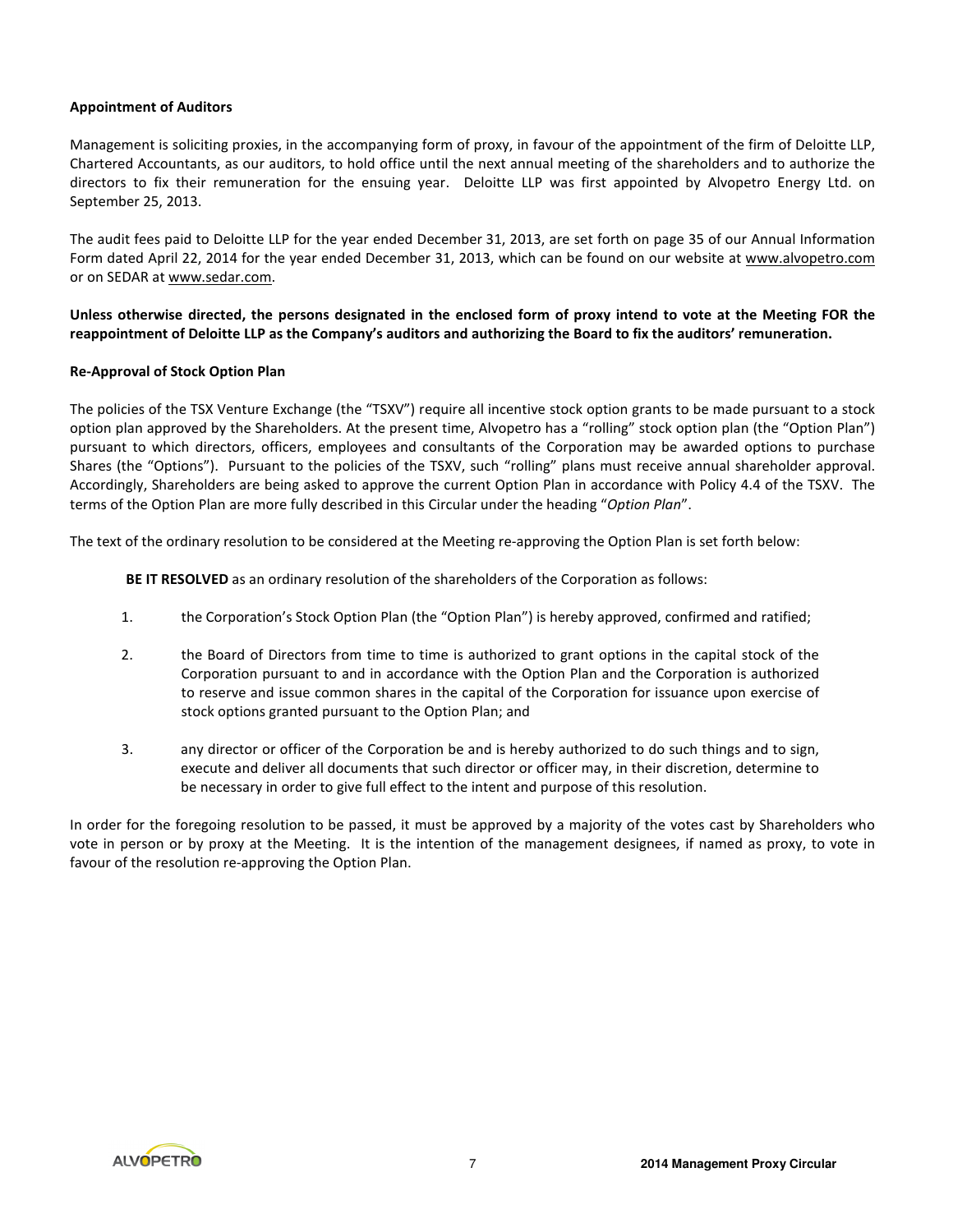# NOMINEES FOR ELECTION TO THE BOARD OF DIRECTORS

The following table sets out the name of each of the persons proposed to be nominated for election as a director; the principal occupations and offices of the Corporation presently held by him and for the previous five (5) years; the period during which he has served as a director of the Corporation; and the number of voting Shares of the Corporation that he has advised are beneficially owned by him, directly or indirectly, or over which control or direction is exercised by him.

| Name of Nominee,<br><b>Location of Residence and</b><br><b>Position</b> | <b>Number of Shares</b><br><b>Beneficially Owned</b><br>or Controlled | <b>Director Since</b> | <b>Present and Principal Occupation For</b><br><b>Previous Five Years</b>                                                                                                                                                                                                                                                                                                                                                                                                                                                                                                                                                                                                                                                                                                                                                                      |
|-------------------------------------------------------------------------|-----------------------------------------------------------------------|-----------------------|------------------------------------------------------------------------------------------------------------------------------------------------------------------------------------------------------------------------------------------------------------------------------------------------------------------------------------------------------------------------------------------------------------------------------------------------------------------------------------------------------------------------------------------------------------------------------------------------------------------------------------------------------------------------------------------------------------------------------------------------------------------------------------------------------------------------------------------------|
| Corey C. Ruttan <sup>(2)</sup><br>Alberta, Canada<br>Director           | 1,290,697                                                             | September 25, 2013    | Mr. Ruttan is the President and Chief Executive Officer of Alvopetro<br>Energy Ltd. and was President and Chief Executive Officer of<br>Petrominerales Ltd. from May 2010 to November 2013. Mr. Ruttan<br>was the Executive Vice President, Chief Financial Officer of<br>Lightstream Resources Ltd. from July 2009 to May 2010, Senior Vice<br>President Finance and Chief Financial Officer of Petrobank from<br>November 2008 to May 2010 and Vice President Finance and Chief<br>Financial Officer of Petrominerales Ltd. from May 2006 to May 2010.                                                                                                                                                                                                                                                                                       |
| Firoz Talakshi $^{(1)}$<br>Alberta, Canada<br>Director                  |                                                                       | November 19, 2013     | Since October 2012, Senior Advisor, KPMG International Corporate<br>Tax, Calgary. From 1977 to September 2012, various positions with<br>KPMG Canada, including Partner.                                                                                                                                                                                                                                                                                                                                                                                                                                                                                                                                                                                                                                                                       |
| Geir Ytreland <sup>(2)</sup><br>Alberta, Canada<br>Director             | 46,004                                                                | November 19, 2013     | Currently, principal advisor with Gaffney, Cline & Associates, United<br>Kingdom. From 2007 to 2011, assisted the Government of<br>Afghanistan in establishing petroleum administration. From 2004 to<br>2007, Project Manager for development of the East Timor<br>petroleum industry. From 2000 to 2004, self-employed consultant.<br>From 1993 to 2000, Country Manager (Venezuela) of Norsk Hydro.                                                                                                                                                                                                                                                                                                                                                                                                                                         |
| John D. Wright $^{(2)(3)}$<br>Alberta, Canada<br>Chairman of the Board  | 3,372,191                                                             | September 25, 2013    | Mr. Wright served as Chairman of the Board of Directors and Chief<br>Executive Officer of Lightstream Resources Ltd. from July 2009 to<br>May 2011 and has served as President, Chief Executive Officer and a<br>director since May 2011. Mr. Wright served as President and Chief<br>Executive Officer and a director of Petrobank Energy and Resources<br>Ltd. since March 2000 and is currently Chief Executive Officer and<br>Chairman of the Board of Petrobank. Mr. Wright was the President,<br>Chief Executive Officer and a director of Petrominerales Ltd. from<br>May 2006 to May 2010 and then Chairman of the Board of<br>Petrominerales until November 2013.                                                                                                                                                                     |
| Kenneth R.<br>McKinnon <sup>(1)(3)</sup><br>Alberta, Canada             | 214,581                                                               | November 19, 2013     | Mr. McKinnon holds the position of Vice President Legal and<br>General Counsel of Critical Mass Inc., a website design company. Mr.<br>McKinnon has served on the Board of Governors of the University of<br>Calgary since September 2008 as Vice-Chair of its Governance and<br>Human Resources Committee from June 2010 - August 2012, Vice-<br>Chair of its Finance and Property Committee since August 2013 and<br>Chair of its Budget Committee since August 2012, and as a director<br>and Chairman of the Governance and Compensation Committee of<br>Alberta Innovates - Technology Futures since January 2010. Mr.<br>McKinnon holds an ICD.D designation as a certified corporate<br>director.                                                                                                                                       |
| Roderick L. Fraser $^{(1)(3)}$<br>New York, USA                         | 250                                                                   | December 16, 2013     | Mr. Fraser is currently an independent consultant acting as strategic<br>advisor for large financial institutions (investment banks and private<br>equity / hedge funds). From 2009 to 2012, Mr. Fraser was the<br>Managing Director and Global Head of Oil and Gas, Standard Bank of<br>South Africa. Mr. Fraser is a petroleum engineer with over 35 years<br>of experience in the oil and gas sector initially through industry roles<br>with Amoco (production engineer), Esso (field superintendent) and<br>Fuel Resources (VP Operations and Board member). Mr. Fraser then<br>held various senior positions with JP Morgan Chase (Managing<br>Director, Head of Oil & Gas Latin America), WestLB (Managing<br>Director, Head of Oil & Gas Americas) and Standard Bank of South<br>Africa (Managing Director, Global Head of Oil & Gas). |

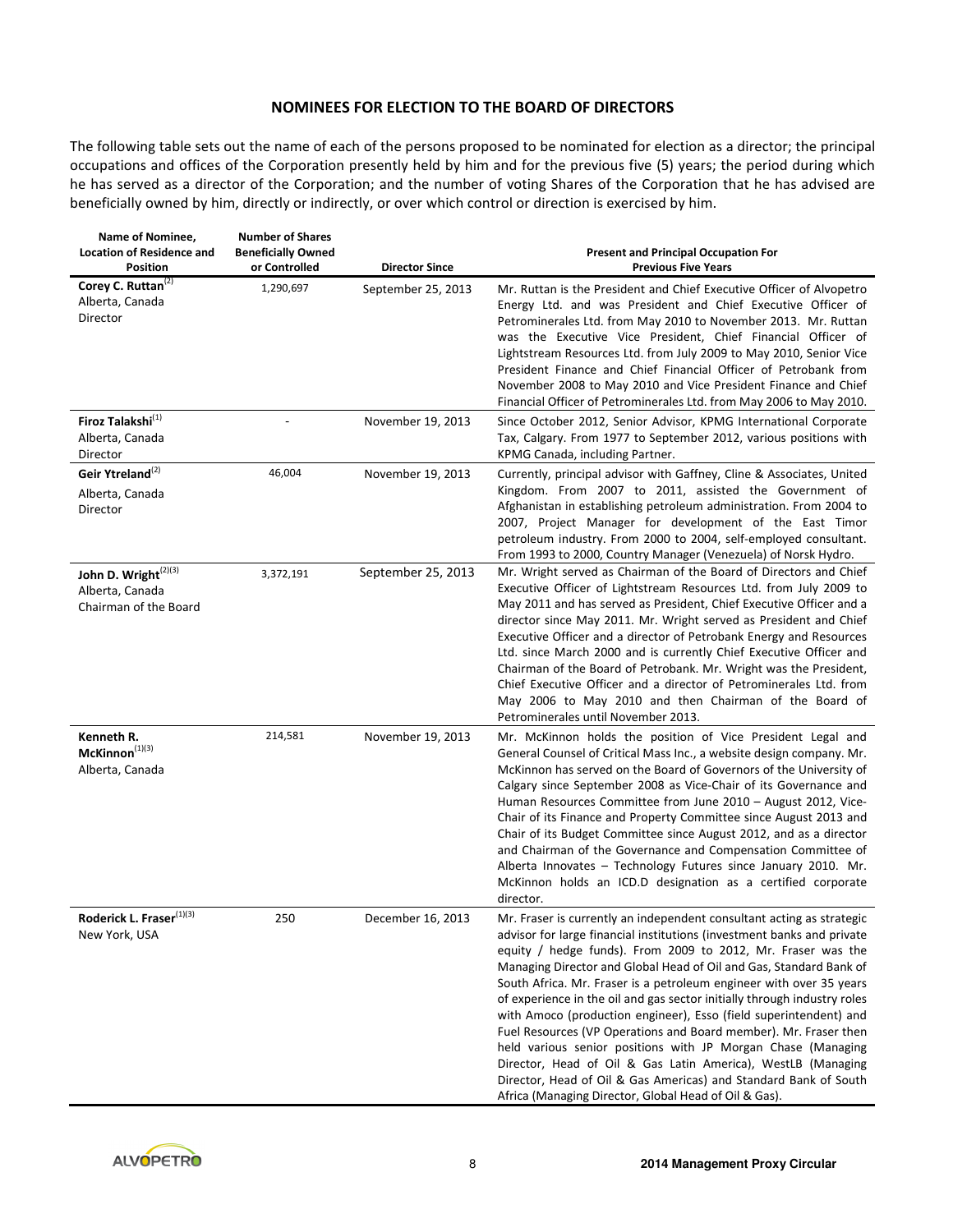#### Notes:

- (1) Member of the Audit Committee.
- (2) Member of the Reserves Committee.
- (3) Member of the Compensation Committee.

The information as to voting securities beneficially owned, directly or indirectly, is based upon information furnished to the Corporation by the nominees.

# Cease Trade Orders

Except as disclosed below, to the knowledge of management of the Corporation, no proposed director of the Corporation is, or within the ten (10) years before the date of this Information Circular has been, a director, chief executive officer or chief financial officer of any other issuer that:

- (a) was the subject of a cease trade or similar order or an order that denied the other issuer access to any exemptions under Canadian securities legislation that lasted for a period of more than thirty (30) consecutive days that was issued while the director or executive officer was acting in the capacity as director, chief executive officer or chief financial officer; or
- (b) was subject to a cease trade order or an order that denied the relevant issuer access to any exemption under securities legislation that lasted for a period of more than thirty (30) consecutive days that was issued after the director or executive officer ceased to be a director, chief executive officer or chief financial officer and which resulted from an event that occurred while the director or executive officer was acting in the capacity as director, chief executive officer or chief financial officer.

Mr. John D. Wright was a director of Canadian Energy Exploration Inc. ("CEE") (formerly TALON International Energy, Ltd.), a reporting issuer listed on the TSX Venture Exchange, until September 15, 2011. A cease trade order (the "ASC Order") was issued on May 7, 2008 against CEE by the ASC for the delayed filing of CEE's audited annual financial statements and management's discussion and analysis for the year ended December 31, 2007 ("Annual Filings"). The Annual Filings were filed by CEE on SEDAR on May 8, 2008. As a result of the Order, the TSX Venture Exchange suspended trading in CEE's shares on May 7, 2008. In addition, on June 4, 2009 the British Columbia Securities Commission ("BCSC") issued a cease trade order (the "BCSC Order") against CEE for the failure of CEE to file its audited annual financial statements and management's discussion and analysis for the year ended December 31, 2008 and its unaudited interim financial statements and management's discussion and analysis for the three months ended March 31, 2009.

CEE made application to the ASC and BCSC for revocation of the ASC Order and BCSC Order. The ASC and BCSC have issued revocation orders dated October 14, 2009 and November 30, 2009, respectively, granting full revocation of compliance-related cease trade orders issued by the ASC and the BCSC in respect of CEE.

#### Bankruptcies and Insolvencies

To the knowledge of management of the Corporation, no proposed director of the Corporation:

- (a) is, at the date of this Information Circular or has been within the ten (10) years before the date of this Information Circular, a director or executive officer of any Corporation that, while that person was acting in that capacity or within a year of that person ceasing to act in that capacity, became bankrupt, made a proposal under any legislation relating to bankruptcy or insolvency or was subject to or instituted any proceedings, arrangement or compromise with creditors or had a receiver, receiver manager or trustee appointed to hold its assets; or
- (b) has, within the ten (10) years before the date of this Information Circular, become bankrupt, made a proposal under any legislation relating to bankruptcy or insolvency, or was subject to or instituted any proceedings, arrangement or compromise with creditors, or had a receiver, receiver manager or trustee appointed to hold the assets of the director, officer or shareholder.

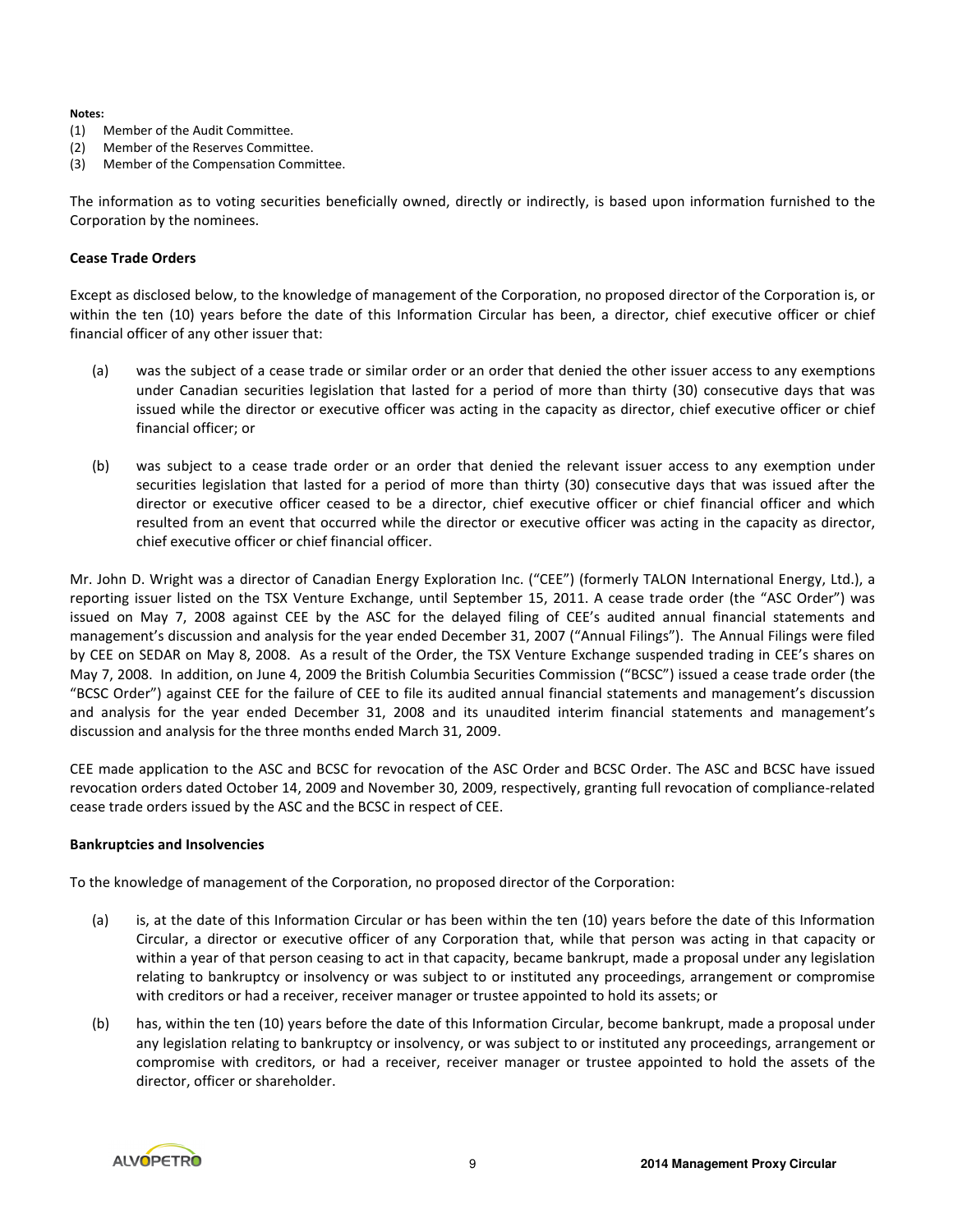# Penalties and Sanctions

Except as disclosed below, to the knowledge of management of the Corporation, no proposed director of the Corporation has:

- (a) been subject to any penalties or sanctions imposed by a court relating to Canadian securities legislation or by a Canadian securities regulatory authority or has entered into a settlement agreement with the Canadian securities regulatory authority; or
- (b) been subject to any other penalties or sanctions imposed by a court or regulatory body that would likely be considered important to a reasonable investor in making an investment decision.

Mr. Corey C. Ruttan entered into a settlement agreement with the Alberta Securities Commission ("ASC") on May 3, 2002 in respect of an insider trading violation relating to a May 17, 2000 trade. Mr. Ruttan cooperated completely in resolving the matter with the regulators. The settlement resulted in Mr. Ruttan paying an administrative penalty of \$10,000, representing a return of profits, and the costs of the proceeding in the amount of \$3,925. For a period of one year, Mr. Ruttan agreed to cease trading in securities and to not act as a director or officer of a public company. These restrictions expired on May 3, 2003. Mr. Ruttan is a Chartered Accountant in good standing.

# COMPENSATION DISCUSSION AND ANALYSIS

# Introduction

This discussion describes Alvopetro's compensation program for its executive officers, which consist of Corey C. Ruttan, the President and Chief Executive Officer, John Koch, the Chief Operating Officer, Alison Howard, the Chief Financial Officer and Andrea Hatzinikolas, Vice-President, Corporate and Legal (the "Named Executives").

# Compensation Committee and Compensation Governance

The members of the Compensation Committee of the Board are Kenneth R. McKinnon (Chairman), John D. Wright and Roderick L. Fraser. As required by the mandate of the Compensation Committee, all of the members of the Compensation Committee are independent directors of Alvopetro.

The Compensation Committee is charged with the establishment, administration and periodic review of our compensation program. The Board believes the Compensation Committee collectively has the knowledge, experience and background required to fulfill its mandate. All of the members of the Compensation Committee possess human resources literacy, meaning an understanding of compensation theory and practice, personnel management and development, succession planning and executive development. Such knowledge and capability includes both current and prior experience working in senior roles at other organizations, which provided financial and human resources experience and involvement on board compensation committees of other entities.

The Compensation Committee has the ability to retain the services of independent compensation consultants to provide information and recommendations on market conditions and appropriate compensation practices.

# 2013 Compensation

The Corporation commenced active business operations in November 2013. The Compensation Committee was formed in December 2013 and held no meetings in 2013. The compensation for the Named Executives in 2013 was determined by the Board and consisted of base salary and an initial grant of Options under the Option Plan.

Base salaries provide an immediate cash incentive for the Named Executives and should be at levels competitive with peer companies that compete with the Corporation for business opportunities and executive talent. The Board established initial base annual salaries for the Named Executives in 2013 of \$250,000 for the President and Chief Executive Officer; \$230,000 for the Chief Operating Officer, \$190,000 for the Chief Financial Officer and \$190,000 for the Vice-President, Corporate and Legal. The base salaries of the Chief Executive Officer and the Chief Operating Officer salaries relative to their prior base salaries, before the spin-out of the Company in late 2013, are 32% less and 26% less respectively.

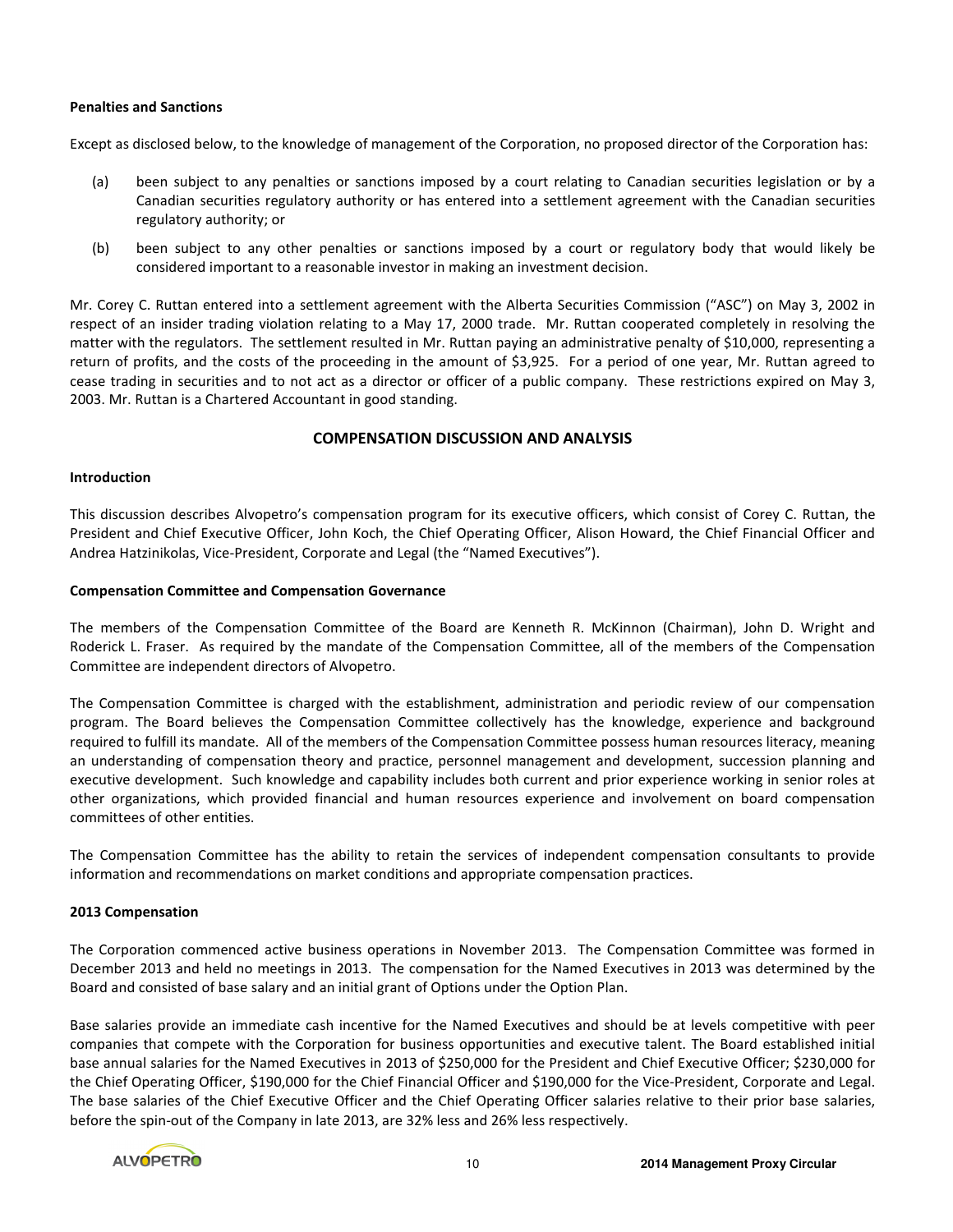The initial base salaries were set with reference to Mercer data for companies of similar market capitalization and with reference to the Peer Comparison Group (defined below), which was selected on the basis of operational stage and size, levels of production, revenue, personnel size, operating and capital budgets, market capitalization and jurisdiction of operations. For 2013, the Peer Comparison Group consisted of Platino Energy Corp., Suroco Energy Inc., Petrodorado Energy Ltd., PetroNova Inc., Touchstone Exploration Inc., Palliser Oil and Gas Corporation, Suroco Energy Inc., and Petroamerica Oil Corp.

The Corporation uses the Option Plan as a part of its long-term compensation strategy for the Named Executives. Options are intended to align executive and shareholder interests by creating a direct link between compensation and share performance. In 2013, the Corporation granted 500,000 Options to the President and Chief Executive Officer; 400,000 Options to the Chief Operating Officer, 300,000 Options to the Chief Financial Officer and 300,000 Options to the Vice-President, Corporate and Legal. These grants were approved by the Board based on its subjective assessment of the appropriate base level of Option holdings by the Named Executives after considering the Corporation's development to date, the fact that no Options had been previously granted to the Named Executives and the current capital base of the Corporation.

The Compensation Committee believes that the perquisites for the Named Executives should be limited in scope and value and be commensurate with perquisites offered by the Corporation's peers. The Corporation provides each of our Named Executives a company paid parking stall or allowance with an estimated annualized value per executive of \$6,300 in 2013. The Corporation also provides the Named Executives additional executive only insurance programs, the cost of which is disclosed under the heading "Named Executive Compensation - Summary Executive Compensation Table" under the column titled "All Other Compensation".

# Determination of Executive Compensation in Future Years

The Named Executive compensation program will be administered by the Compensation Committee in 2014 and beyond. The President and Chief Executive Officer of Alvopetro will typically attend meetings of the Compensation Committee, but will not have the right to vote on any matter before the Compensation Committee. In addition, all Compensation Committee meetings will have an in camera session where the President and Chief Executive Officer and any other members of management in attendance at the Compensation Committee meeting are excused for the duration of the *in camera* session.

It is expected that the Compensation Committee, in consultation with the President and Chief Executive Officer, will establish and approve base salaries, cash bonuses, share based compensation and benefits for the Named Executives. Each component of compensation will be determined on an individual basis for each Named Executive. The Compensation Committee is expected to utilize a compensation program based on an assessment of the overall performance of Alvopetro, relative performance of Alvopetro compared to its peers and the achievements and overall contribution of each individual Named Executive.

The Compensation Committee is expected to retain and not delegate any of its power to determine matters of executive compensation and benefits, although the Compensation Committee will consider compensation and benefit proposals made to the Compensation Committee by the President and Chief Executive Officer. The Compensation Committee will report to the Board on the major items covered at each Compensation Committee meeting.

In addition, the Compensation Committee may consider compensation surveys completed by independent third parties when making certain decisions with respect to Named Executive compensation. While the Compensation Committee may rely on external information and advice, all of the decisions with respect to Named Executive compensation will be made by the Compensation Committee and may reflect factors and considerations other than, or that may differ from, the information and recommendations provided by independent third party surveys and compensation consultants.

# Risk Assessment and Oversight

The Compensation Committee is responsible for considering the implications of the risks associated with the Corporation's compensation policies and practices. The Compensation Committee's role of approving the compensation policies and practices includes considering whether the compensation policies and practices could encourage a Named Executive to: (i) take inappropriate or excessive risks; (ii) focus on achieving short term goals at the expense of long term return to Shareholders; or (iii) excessively focus on financial and operational goals at the expense of environmental responsibility and health and safety

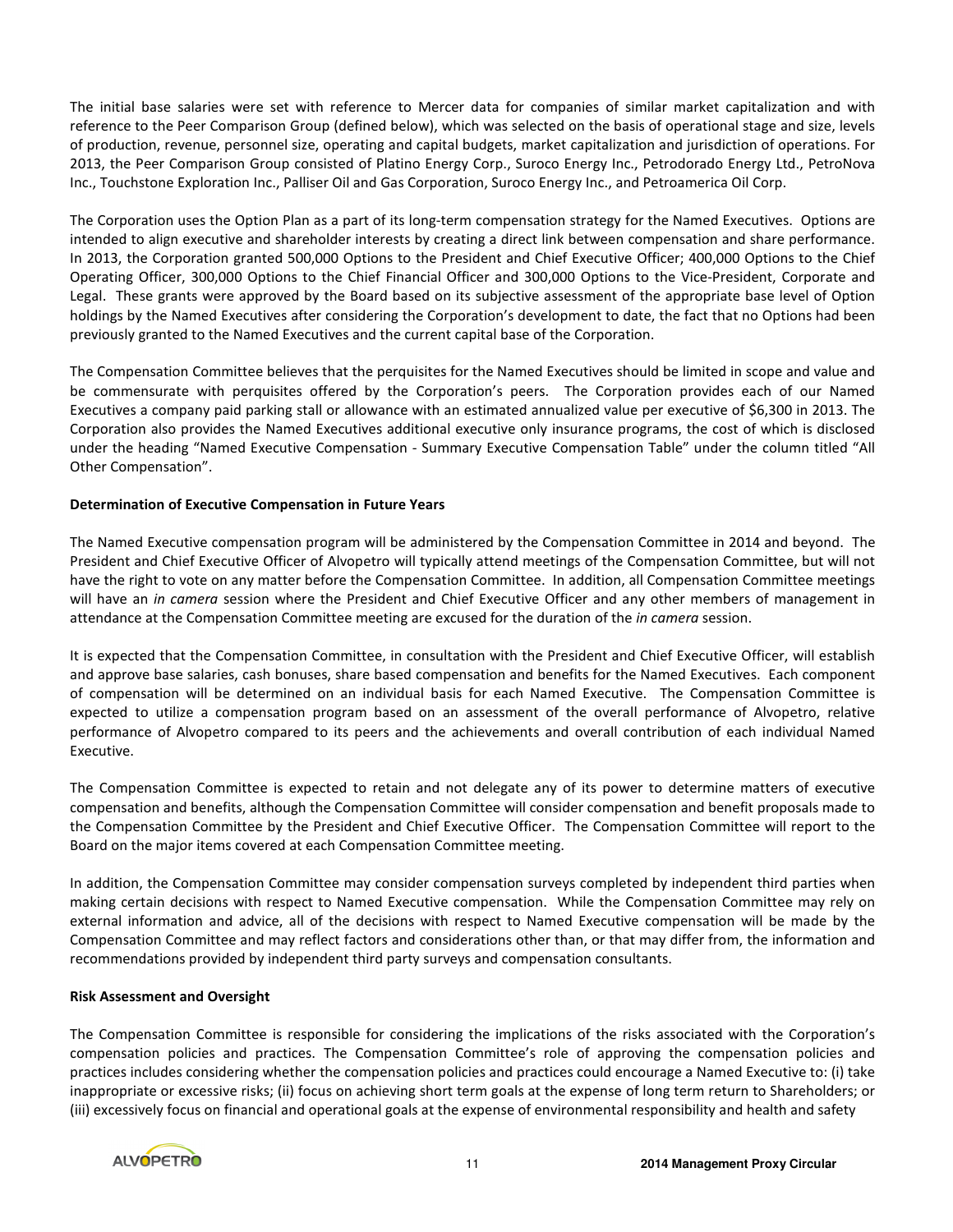#### Hedging Activities

The Corporation's Disclosure, Confidentiality and Trading Policy includes a provision that prohibits directors, officers and employees of the Corporation from purchasing or selling certain derivatives in respect of any security of the Corporation. This includes purchasing "puts" and selling "calls" on the Corporation's securities, as well as a prohibition on short selling the Corporation's securities. Aside from these prohibitions, the Corporation does not have a policy specifically pertaining to other financial instruments including prepaid variable forward contracts, equity swaps or units of exchange funds, which are designed to hedge or offset a decrease in market value of equity securities granted as compensation or held, directly or indirectly, by a Named Executive or director. Any transactions of this nature are subject to insider reporting requirements and are reported on the System for Electronic Disclosure by Insiders (SEDI).

# NAMED EXECUTIVE COMPENSATION

#### Summary Executive Compensation Table

The following table sets forth all annual and long-term compensation paid in respect of the Named Executives for the financial years ended December 31, 2013.

| <b>Name and Principal Position</b>                                | Year | $Salarv^{(1)}$<br>$($ \$) | <b>Option-Based</b><br>Awards $^{(2)}$<br>$($ \$) | All other<br>Compensation <sup>(3)</sup><br>$($ \$) | Total<br>Compensation<br>(\$) |
|-------------------------------------------------------------------|------|---------------------------|---------------------------------------------------|-----------------------------------------------------|-------------------------------|
| <b>COREY C. RUTTAN</b><br>President and Chief Executive Officer   | 2013 | 20,833                    | 230.140                                           | 667                                                 | 251,639                       |
| <b>ALISON HOWARD</b><br><b>Chief Financial Officer</b>            | 2013 | 15.833                    | 138.084                                           | 660                                                 | 154,577                       |
| <b>JOHN KOCH</b><br><b>Chief Operating Officer</b>                | 2013 | 19.167                    | 184.112                                           | 596                                                 | 203,874                       |
| <b>ANDREA HATZINIKOLAS</b><br>Vice President, Corporate and Legal | 2013 | 15,833                    | 138.084                                           | 615                                                 | 154,532                       |

Notes:

(1) Salary, for the purposes of the above Summary Compensation Table, includes all earning related to base salary paid to the Named Executive during the reporting year, and also includes payment for vacation days earned but not taken. Salaries have not been annualized for the 2013 year. See annualized salaries under the heading "2013 Compensation".

(2) Option Based Awards consist of Options granted pursuant to the Option Plan. The fair value of Options granted is estimated based on the grant date using the Black-Scholes option-pricing model. For a description of the terms of the Option Plan, see details provided herein under the heading "Stock Option Plan".

(3) The value in the column titled "All Other Compensation" includes all other compensation not reported in any other column of the table for each of the Named Executives and includes certain taxable benefits including but not limited to parking, life insurance premiums, health spending account and fitness reimbursements, and executive-only travel health insurance plans.

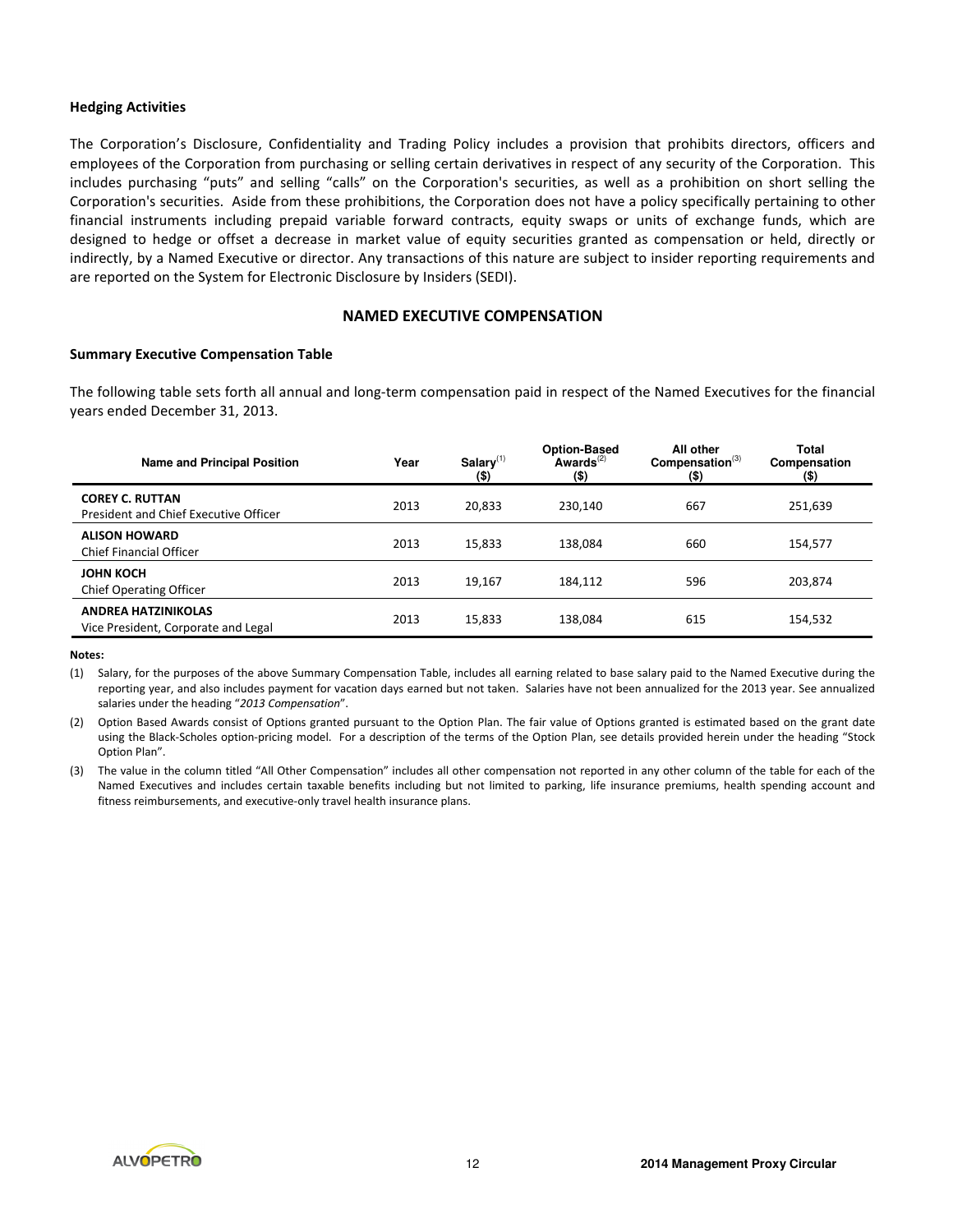# Outstanding Options as at December 31, 2013

The following table sets forth, with respect to each of the Named Executives, details regarding Options outstanding as at December 31, 2013.

| Name                                                              | <b>Number of Securities Underlying</b><br><b>Unexercised Options</b><br>(#) | Option<br><b>Exercise Price</b><br>(\$) | <b>Option Expiration</b><br>Date | <b>Value of Unexercised In-</b><br>the-Money Options <sup>(1)</sup><br>(\$) |
|-------------------------------------------------------------------|-----------------------------------------------------------------------------|-----------------------------------------|----------------------------------|-----------------------------------------------------------------------------|
| <b>COREY C. RUTTAN</b><br>President and Chief Executive Officer   | 500.000                                                                     | 1.02                                    | 16-Dec-2018                      | 105,000                                                                     |
| <b>ALISON HOWARD</b><br>Chief Financial Officer                   | 300.000                                                                     | 1.02                                    | 16-Dec-2018                      | 63,000                                                                      |
| <b>JOHN KOCH</b><br><b>Chief Operating Officer</b>                | 400.000                                                                     | 1.02                                    | 16-Dec-2018                      | 84,000                                                                      |
| <b>ANDREA HATZINIKOLAS</b><br>Vice President, Corporate and Legal | 300,000                                                                     | 1.02                                    | 16-Dec-2018                      | 63,000                                                                      |

#### Notes:

(1) The value of unexercised in-the-money Options is calculated for outstanding vested and unvested Stock Options based on the difference between the noted exercise price for the applicable grant and the closing price of the Corporation's Shares on the TSX on December 31, 2013, being \$1.23.

#### Incentive Plan Awards – Value Vested or Earned During the Year

None of the Options held by the Named Executives vested during the year ended December 31, 2013 and the Named Executives did not receive any non-equity incentive plan compensation.

#### Pension and Retirement Plans

The Corporation does not have any pension or retirement plan for employees or executives.

#### Employment Agreements and Termination and Change of Control Benefits

The Corporation does not have employment agreements with any of the Named Executives, nor is there any contract, agreement, plan or arrangement that would provide for any payment to any Named Executive in connection with termination, resignation, retirement, change of control of the Corporation or a change in the officer's responsibilities. As described under "Stock Option Plan", the Option Plan provides for the accelerated vesting of outstanding Options in certain circumstances, including in connection with a change of control of the Corporation. See "Outstanding Options as at December 31, 2013" above for a description of the value to the Named Executives of the outstanding Options on December 31, 2013, which value would have been realizable by the Named Executives at that date if the accelerated vesting of the Options held by them had occurred at that date.

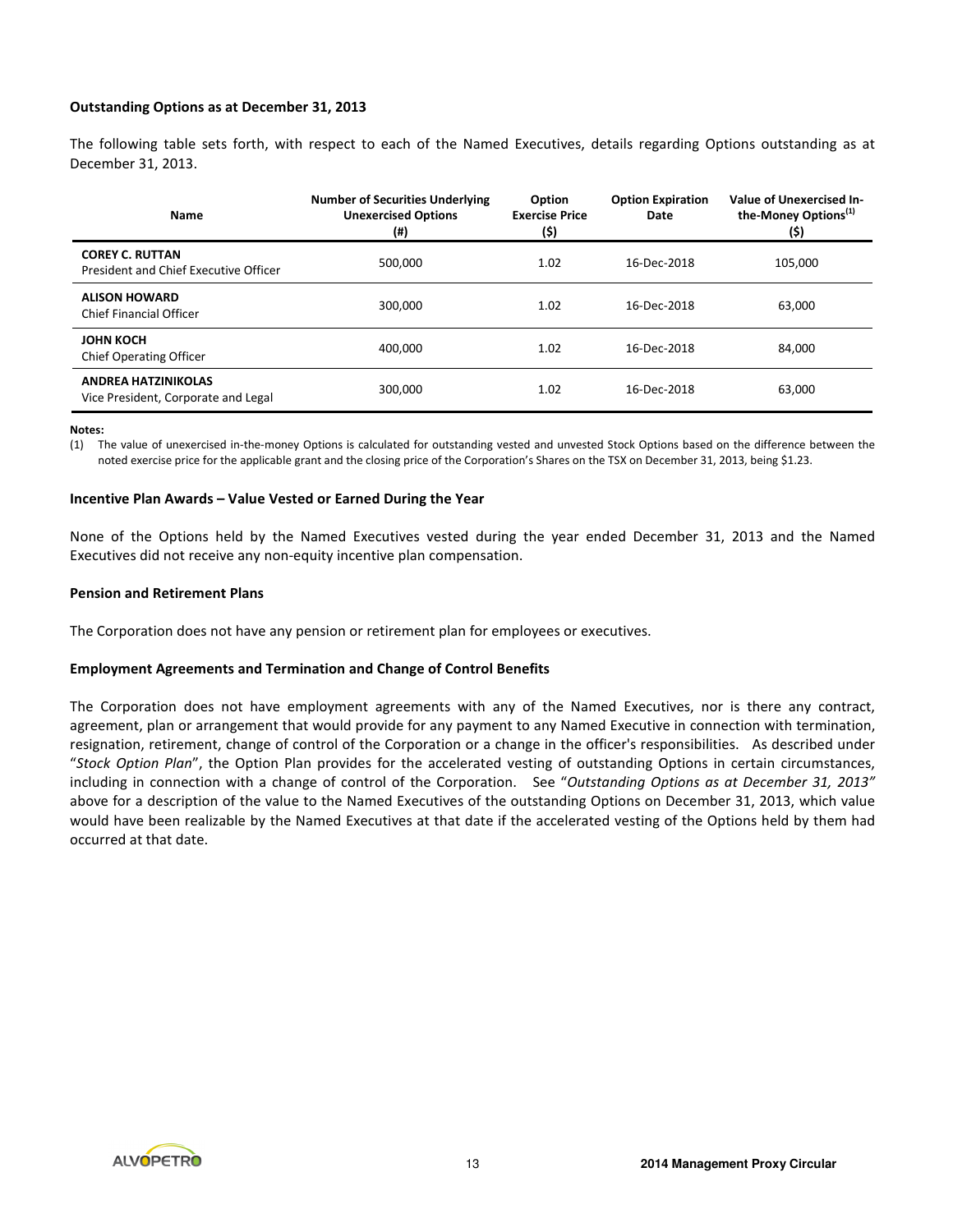# COMPENSATION OF DIRECTORS

# General

The Compensation Committee is responsible to recommend for consideration and approval by the Board as a whole the compensation program for our Directors. The main objectives of our compensation program for our Directors is to attract and retain the services of the most qualified Directors, compensate our Directors in a manner that is commensurate with the risks and responsibilities assumed in Board membership and is competitive with our peers and align the interests of our Directors with Shareholders.

Corey C. Ruttan, the President and Chief Executive Officer of Alvopetro, is also a director. Mr. Ruttan does not receive any compensation specifically in relation to his duties as a director and references to the directors under this heading do not include him.

# Directors' Compensation Table

The sole compensation paid to the non-employee directors of the Corporation in 2013 consisted of the grant of Options pursuant to the Option Plan. The table below sets out the fair value of the Options, estimated based on the grant date using the Black-Scholes option-pricing model. For a description of the terms of the Option Plan, see under the heading "Stock Option Plan".

| Name                | <b>Option-Based Awards</b><br>(\$) |
|---------------------|------------------------------------|
| Firoz Talakshi      | 40,573                             |
| Geir Ytreland       | 38,319                             |
| John Wright         | 49,590                             |
| Kenneth R. McKinnon | 41,700                             |
| Roderick L. Fraser  | 39,446                             |

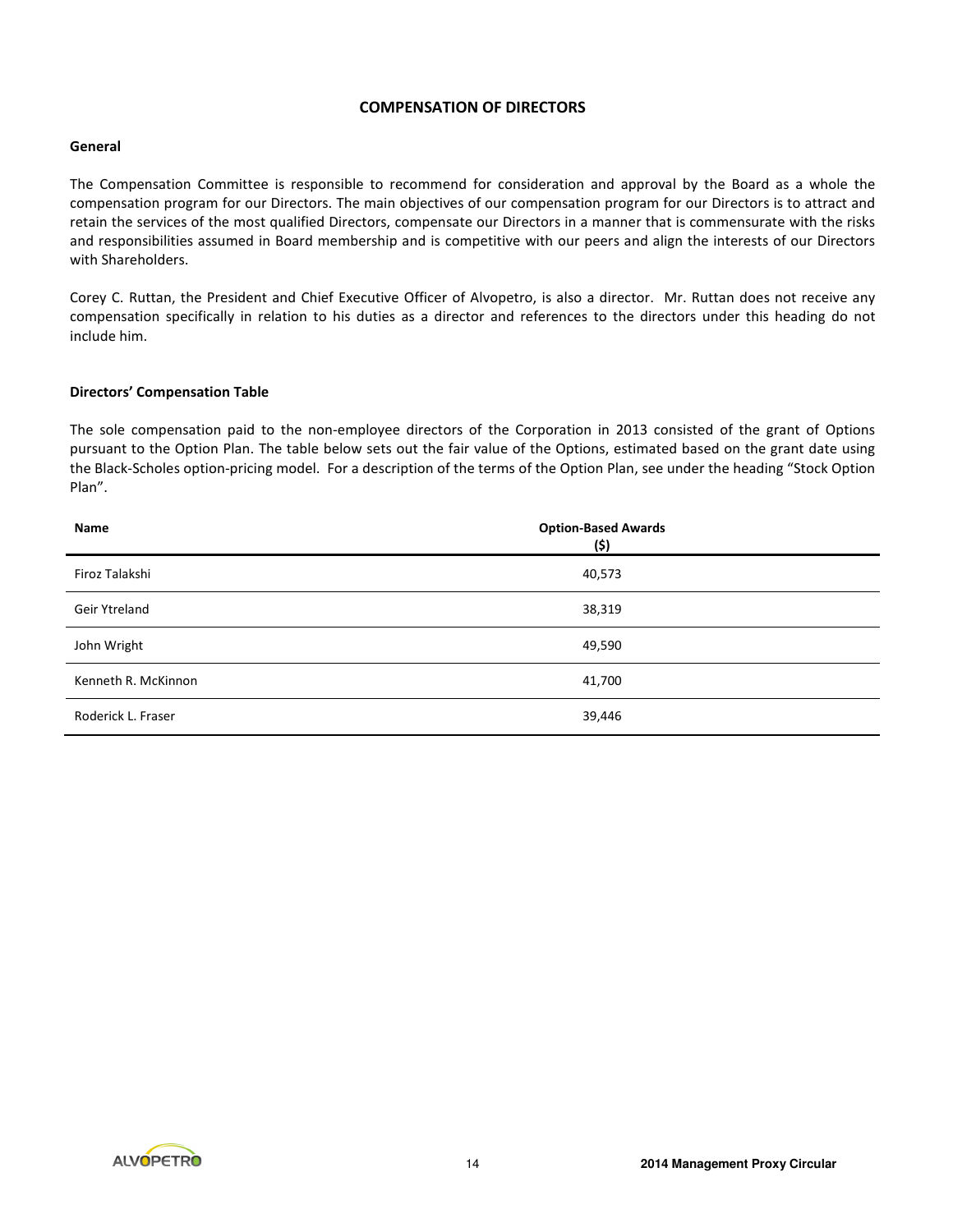#### Outstanding Options as at December 31, 2013

The following table sets forth, with respect to each of the directors, details regarding Options outstanding as at December 31, 2013.

| <b>Name</b>         | <b>Number of Securities Underlying</b><br><b>Unexercised Options</b><br>$(\#)$ | <b>Option Exercise</b><br>Price<br>(\$) | <b>Option Expiration</b><br>Date | Value of Unexercised In-the-<br><b>Money Options(1)</b><br>(\$) |
|---------------------|--------------------------------------------------------------------------------|-----------------------------------------|----------------------------------|-----------------------------------------------------------------|
| Firoz Talakshi      | 88.149                                                                         | 1.02                                    | 16-Dec-2018                      | 18,511                                                          |
| Geir Ytreland       | 83,252                                                                         | 1.02                                    | 16-Dec-2018                      | 17,483                                                          |
| John Wright         | 107,738                                                                        | 1.02                                    | 16-Dec-2018                      | 22,625                                                          |
| Kenneth R. McKinnon | 90,597                                                                         | 1.02                                    | 16-Dec-2018                      | 19,025                                                          |
| Roderick L. Fraser  | 85,700                                                                         | 1.02                                    | 16-Dec-2018                      | 17,997                                                          |

Notes:

(1) The value of unexercised in-the-money Options is calculated for outstanding vested and unvested Stock Options based on the difference between the noted exercise price for the applicable grant and the closing price of the Corporation's Shares on the TSX on December 31, 2013, being \$1.23.

#### Incentive Plan Awards – Value Vested or Earned During the Year

None of the Options held by the directors vested during the year ended December 31, 2013.

# SECURITIES AUTHORIZED FOR ISSUANCE UNDER EQUITY COMPENSATION PLANS

The following table sets forth information with respect to the Option Plan, which is the only compensation plan of the Corporation under which equity securities are authorized for issuance as at December 31, 2013.

| Number of securities to be issued upon | Weighted average exercise price of | Number of securities remaining available |
|----------------------------------------|------------------------------------|------------------------------------------|
| exercise of Options                    | outstanding Options                | for future issuance under Option Plan    |
| 2,995,436                              | \$1.02/Share                       | 5,521,251                                |

# STOCK OPTION PLAN

#### General

The purpose of the Option Plan is to provide the directors, officers, employees and consultants of Alvopetro (the "Participants") with an opportunity to purchase Shares and to benefit from the appreciation thereof. This will provide an increased incentive for the Participants to contribute to the future success and prosperity of Alvopetro, thus enhancing the value of the Shares for the benefit of all the shareholders and increasing the ability of Alvopetro to attract and retain individuals of exceptional skill.

The Option Plan will be administered by the Board, but the Board may delegate administration to a committee of the Board consisting of not less than three directors. The Board may, from time to time, adopt such rules and regulations for administering the Option Plan as it may deem proper and in the best interests of Alvopetro.

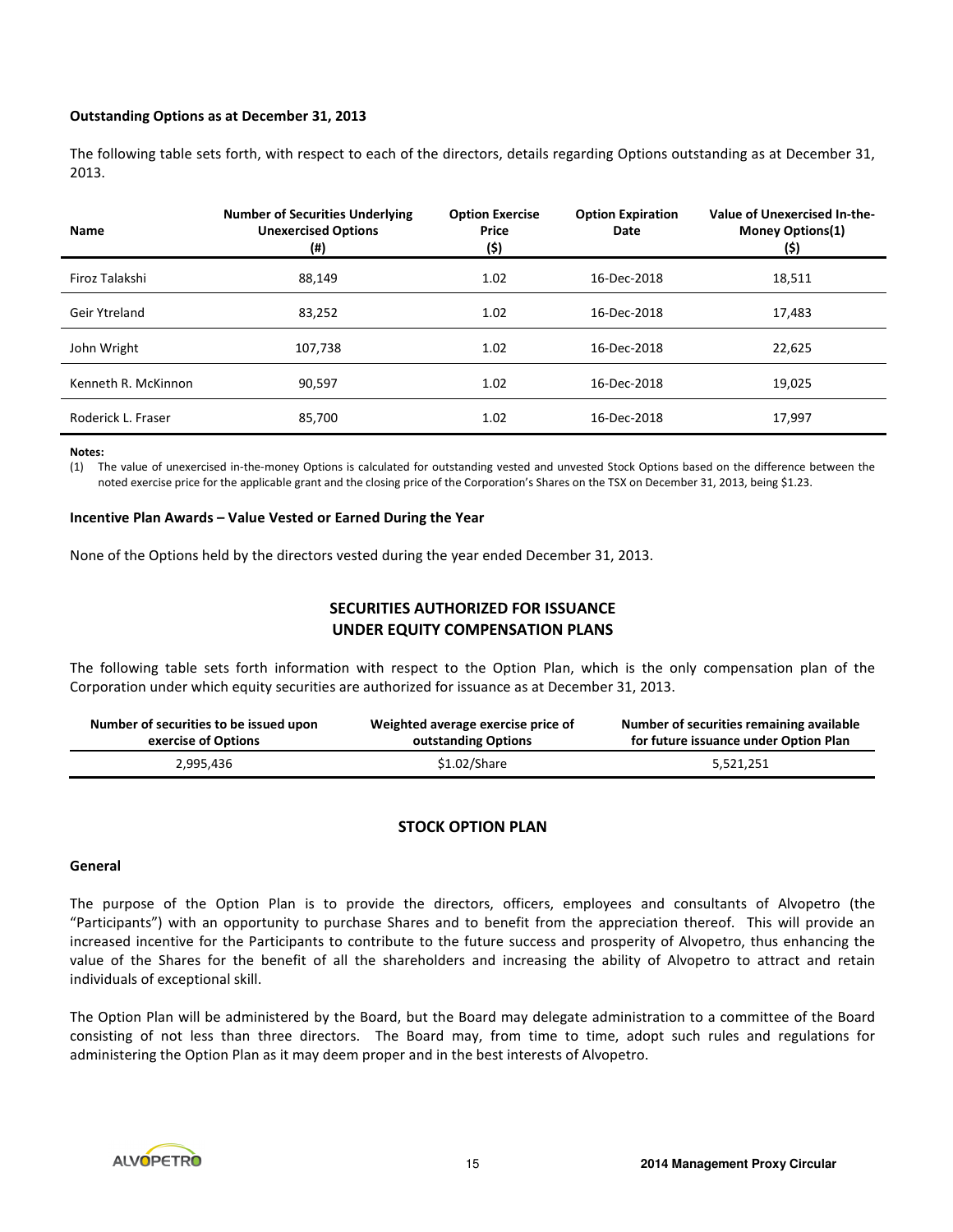# Option Grants and Exercise Price

Under the Option Plan, the Board may, from time to time, grant options ("Options") to such Participants as it chooses and, subject to the restrictions described below, in such numbers as it chooses.

The exercise price of each Option is fixed by the Board when the Option is granted, provided that such price shall not be less than the volume weighted average trading price per share for the Shares on the TSXV (or, if the Shares are not then listed and posted for trading on TSXV, on such stock exchange in Canada on which such shares are listed and posted for trading as may be selected for such purpose by the Board) for the five consecutive trading days ending on the last trading day preceding the date that the Option is granted.

Options granted to Participants are non-assignable.

# Limits on Option Grants

The aggregate number of Shares that may be reserved for issuance at any time under the Option Plan, together with any Shares reserved for issuance under any other share compensation arrangement implemented by Alvopetro after the date of the adoption of the Option Plan, shall be equal to 10% of outstanding Shares (on a non-diluted basis) outstanding at that time. In addition, any grant of Options under the Option Plan shall be subject to the following restrictions:

- (a) the aggregate number of Shares reserved for issuance pursuant to Options granted to any one person, when combined with any other share compensation arrangement, may not exceed 5% of the outstanding Shares (on a nondiluted basis);
- (b) the aggregate number of Shares reserved for issuance pursuant to Options granted to Insiders (as defined in exchange polices) pursuant to the Option Plan, when combined with any other share compensation arrangement, may not exceed 10% of the outstanding Shares (on a non-diluted basis);
- (c) the aggregate number of Shares issued within any one year period to Insiders pursuant to Options, when combined with any other share compensation arrangement, may not exceed 10% of the outstanding Shares (on a non-diluted basis);
- (d) the aggregate number of Shares reserved for issuance pursuant to Options granted to any one person who is a Consultant (as defined in exchange polices) in any twelve (12) month period, may not exceed 2% of the issued and outstanding Shares (on a non-diluted basis); and
- (e) the aggregate number of Shares reserved for issuance pursuant to Options granted to individuals conducting Investor Relations Activities (as defined in exchange polices) in any twelve (12) month period, may not exceed 2% of the issued and outstanding Shares (on a non-diluted basis).

#### Expiry

The expiry date of Options granted pursuant to the Option Plan is set by the Board, but must not be later than ten years from the date of grant. Typically, Options granted expiry after five years. In the event that any Option expires during, or within two business days after, a self-imposed blackout period on trading securities of Alvopetro, such expiry date will be deemed to be extended to the tenth day following the end of the blackout period.

In the event of the Participant ceasing to be a director, officer, employee or consultant of Alvopetro for any reason other than death (including the resignation or retirement of the Participant as a director, officer or employee of Alvopetro or the termination by Alvopetro of the employment of the Participant or the termination by Alvopetro or the Participant of the consulting arrangement with the Participant), all unvested Options held by such Participant shall immediately cease and terminate and be of no further force or effect and all vested Options held by such Participant shall cease and terminate and be of no further force or effect on the earlier of the expiry time of the Option and the thirtieth day following: (i) the effective date of such resignation or retirement; (ii) the date the notice of termination of employment is given by Alvopetro; or (iii) the date

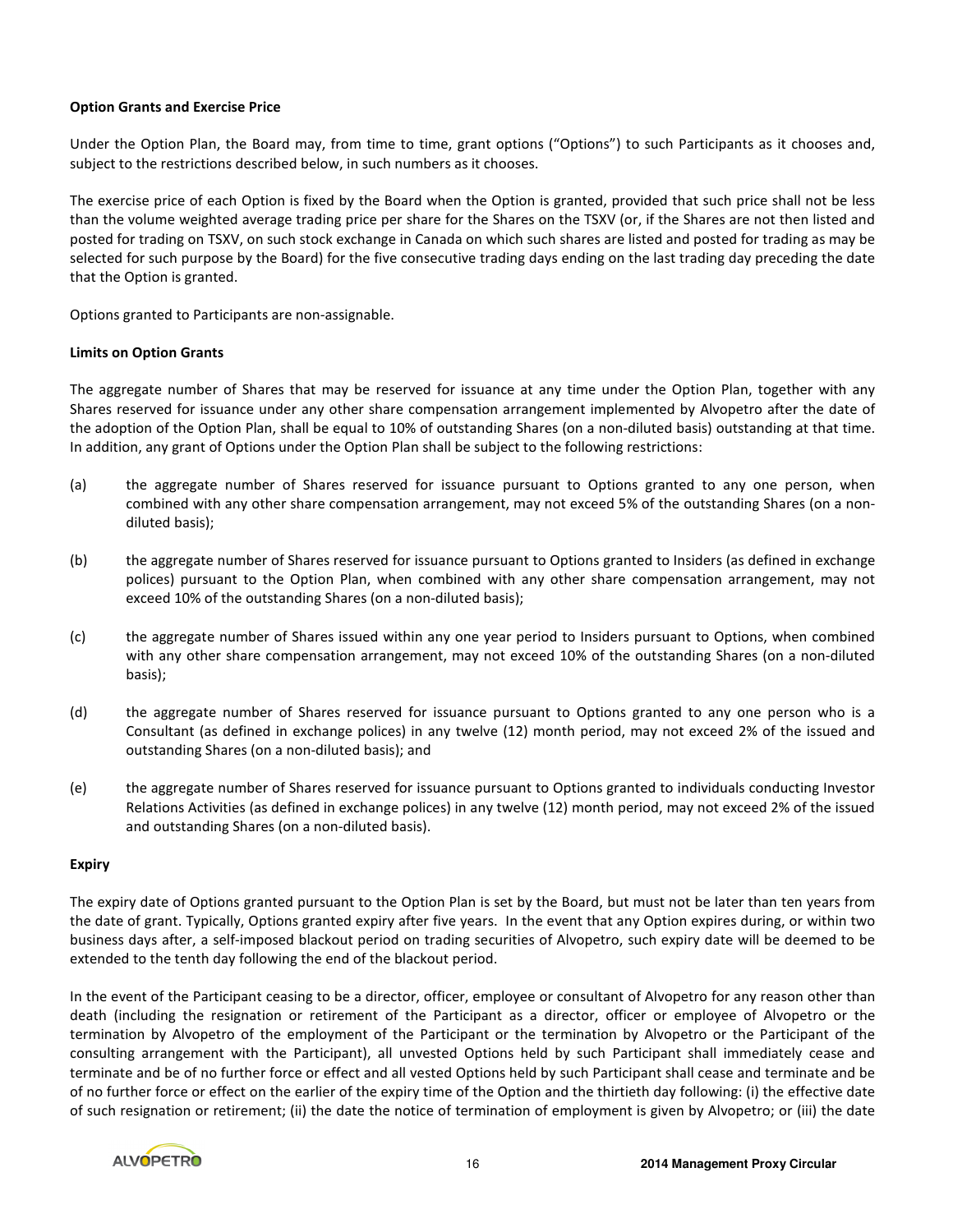the notice of termination of the consulting agreement is given by Alvopetro to the Participant, as the case may be. Notwithstanding the foregoing, in the event of termination for cause, such Option shall cease and terminate immediately upon the date notice of termination of employment for cause is given by Alvopetro and shall be of no further force or effect whatsoever as to the Shares in respect of which an Option has not previously been exercised.

If a Participant dies, the legal representatives of the Participant may exercise the vested Options held by the Participant within a period after the date of the Participant's death as determined by the Board, provided that such period shall not extend beyond 6 months following the death of the Participant or exceed the expiry date of such Option.

# Vesting

The vesting period or periods of Options granted under the Option Plan is determined by the Board at the time of grant. The Board may, in its sole discretion at any time, accelerate vesting of Options previously granted. In the event a change of control of Alvopetro, as defined in the Option Plan, is contemplated or has occurred, all Options which have not otherwise vested in accordance with their terms shall vest and be exercisable at such time as is determined by the Board.

# Exercise

Participants may exercise vested Options by providing a notice in writing signed by the Participant to Alvopetro together with payment in full of the exercise price for the Shares which are the subject of the exercise. Alvopetro will not provide Participants with financial assistance for the exercise of Options.

# Amendments to the Option Plan

The Board may amend the Option Plan and any Options granted thereunder in any manner, or discontinue it at any time, without the approval of the holders of a majority of the Shares, provided that:

- (a) the consent of the applicable Participants must be obtained for any amendment that would adversely affect any outstanding Options;
- (b) the approval of the holders of a majority of the Shares present and voting in person or by proxy at a meeting of Shareholders (including approval of the disinterested holders of Shares if required by exchange policies) must be obtained for any amendment that would have the effect of:
	- i) increasing the maximum percentage of Shares that may be reserved for issuance under the Option Plan;
	- ii) increasing the maximum percentage of Shares that may be reserved for issuance under the Option Plan to Insiders or any one person;
	- iii) increasing the maximum percentage of Shares that may be issued under the Option Plan within any one year period to Insiders, Consultants or individuals conducting Investor Relations Activities;
	- iv) changing the amendment provisions of the Option Plan;
	- v) changing the terms of any Options held by Insiders;
	- vi) reducing the exercise price of any outstanding Options held by Insiders (including the reissue of an Option within 90 days of cancellation which constitutes a reduction in the exercise price);
	- vii) amending the definition of Participants to expand the categories of individuals eligible for participation in the Option Plan;
	- viii) extending the expiry date of an outstanding Option or amending the Option Plan to allow for the grant of an Option with an expiry date of more than ten years from the grant date; or

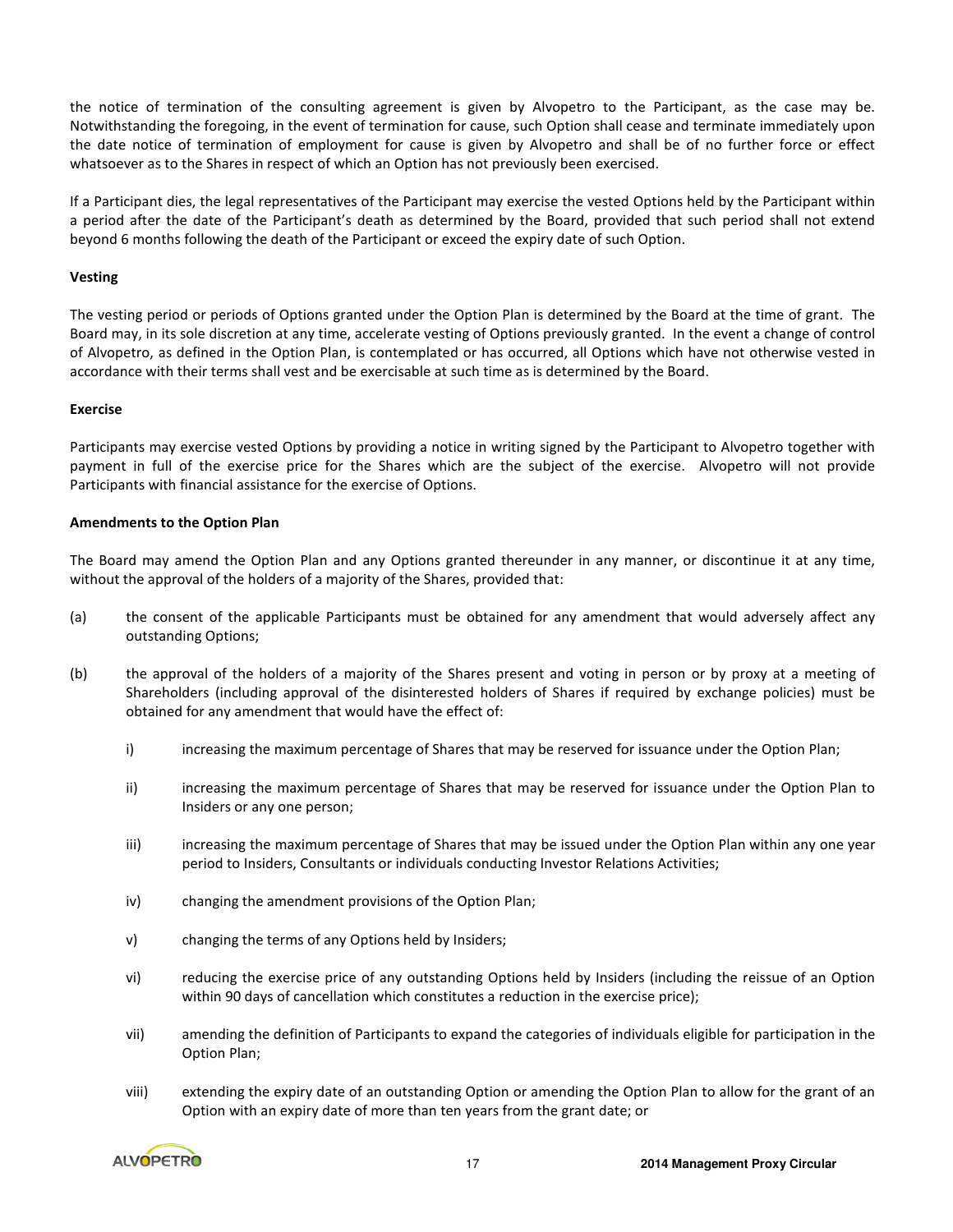ix) amending the Option Plan to permit the transferability of Options, except to permit a transfer to a family member, an entity controlled by the Participant or a family member, a charity or for estate planning or estate settlement purposes.

# Adjustments

The Option Plan provides that appropriate adjustments in the number of Shares subject to the Option Plan, the number of Shares optioned and the exercise price shall be made by the Board to give effect to adjustments in the number of Shares resulting from subdivisions, consolidations or reclassifications of the Shares, the payment of stock dividends by Alvopetro (other than dividends in the ordinary course) or other relevant changes in the authorized or issued capital of Alvopetro.

If a Participant elects to exercise an Option following the merger or consolidation of Alvopetro with any other corporation, whether by amalgamation, plan of arrangement or otherwise, the Participant shall be entitled to receive, and shall accept, in lieu of the number of Shares to which the Participant was theretofore entitled upon such exercise, either, at the discretion of the Board the kind and amount of shares and other securities or property which such Participant could have been entitled to receive as a result of such merger or consolidation if, on the effective date thereof, the Participant had been the registered holder of the number of Shares to which the Participant was theretofore entitled to purchase upon exercise.

#### **GOVERNANCE**

# **General**

While the Board has delegated the responsibility for day-to-day management of the Corporation to management, the Board has implicitly and explicitly acknowledged its responsibility for the stewardship of the Corporation, including the responsibility for:

- (a) approving and monitoring the Corporation's strategic planning through a regular reporting and review process;
- (b) the identification of the principal risks of the Corporation's business and ensuring the implementation of appropriate systems to manage these risks;
- (c) the appointment of the senior executive officers and succession planning; and
- (d) ensuring timely and accurate communications to shareholders of financial and other matters in accordance with applicable laws.

At the Corporation's expense, individual directors may engage outside advisors on any matter, when it considers it necessary or desirable. The Board or any committee of the Board has the sole authority to retain and terminate any such advisors, including sole authority to review an advisor's fees and other retention terms.

# Majority Voting Policy

Shareholders should note that the form of proxy or voting instruction form allows for voting for individual directors rather than for directors as a slate. In addition, the Board adopted a Majority Voting Policy effective April 22, 2014, pursuant to which, in an uncontested election of directors, a director who receives more "withhold" votes than "for" votes at the annual meeting of Shareholders will tender his or her resignation to the Chair of the Board, to be effective upon acceptance by the Board. The Board will expeditiously consider the director's offer to resign and determine whether or not to accept the offer. The Board will make its decision and announce it in a news release within 90 days following the annual meeting, including the reasons for its decision. A director who tenders a resignation pursuant to this policy will not participate in any meeting of the Board at which the resignation is considered. We expect that any such resignation will be accepted by the Board unless special circumstances exist that warrant the resigning director continuing to serve on the Board. For this reason, unless such special circumstances exist, a withhold vote in respect of a director is equivalent to voting against the election of such director.

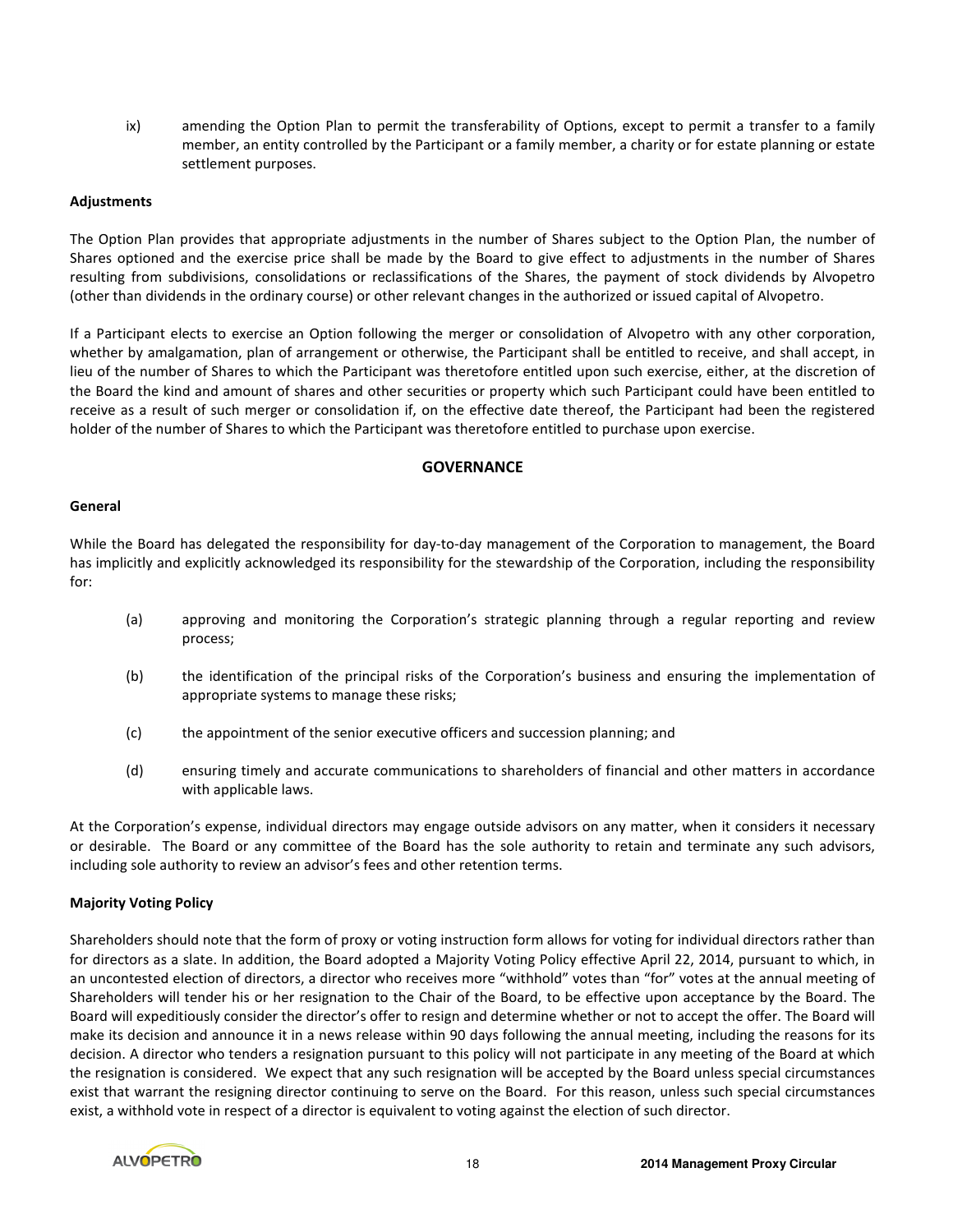# Mandate of the Board

The Board and each of its Committees have written mandates. Refer to Schedule "B" of this Information Circular for the full text of the mandate of the Board. The Board has the responsibility to oversee the conduct of the business of the Corporation and has delegated the responsibility for the day-to-day conduct of the business to the President and Chief Executive Officer and other members of management, subject to compliance with plans and objectives that may be approved from time to time by the Board.

#### Composition of the Board

The Board is currently comprised of six members, a majority (five) of whom are considered independent. Messrs. Fraser, Ytreland, McKinnon, Wright (Chairman of the Board) and Talakshi are independent directors.

Mr. Ruttan is not considered an independent director as he would be considered to have a "material relationship", as defined in National Instrument 52-110 - Audit Committees ("NI 52-110"), with the Corporation as Mr. Ruttan is the current President and Chief Executive Officer of Alvopetro.

#### Board Meetings

The Board is scheduled to meet at least quarterly, with additional meetings held as appropriate or required. The Board will also meet as necessary to consider specific developments or opportunities as they arise. Where appropriate, key management personnel and professional advisors are invited to attend meetings to speak to these issues.

While the Board does not hold regularly scheduled meetings comprised solely of independent directors, a portion of each Board meeting consists of an in camera session of the independent directors, where members of management of the Corporation are not in attendance.

In addition, the Board will hold a one day dedicated Board Strategy Session each year to ensure alignment and to facilitate clear communication between the Board and senior management with respect to our corporate strategy. Discussions also occur at our regularly scheduled Board meetings throughout the year to update the corporate strategy and to address and prioritize developments, opportunities, and issues that arise during the year.

# Members of the Alvopetro Board who are Directors of Other Reporting Issuers

The following table sets forth the Board members' directorship of other reporting issuers.

| <b>Director</b>     | <b>Other Public Company Directorships</b> |
|---------------------|-------------------------------------------|
| Geir Ytreland       | $- - - -$                                 |
| Kenneth R. McKinnon | Lightstream Resources Ltd.                |
|                     | Petrobank Energy and Resources Ltd.       |
| Corey C. Ruttan     | Lightstream Resources Ltd.                |
|                     | Petrobank Energy and Resources Ltd.       |
| Firoz Talakshi      |                                           |
| John D. Wright      | Lightstream Resources Ltd.                |
|                     | Hawk Exploration Ltd.                     |
|                     | Petrobank Energy and Resources Ltd.       |
|                     | Spyglass Resources Corp.                  |
| Roderick L. Fraser  |                                           |

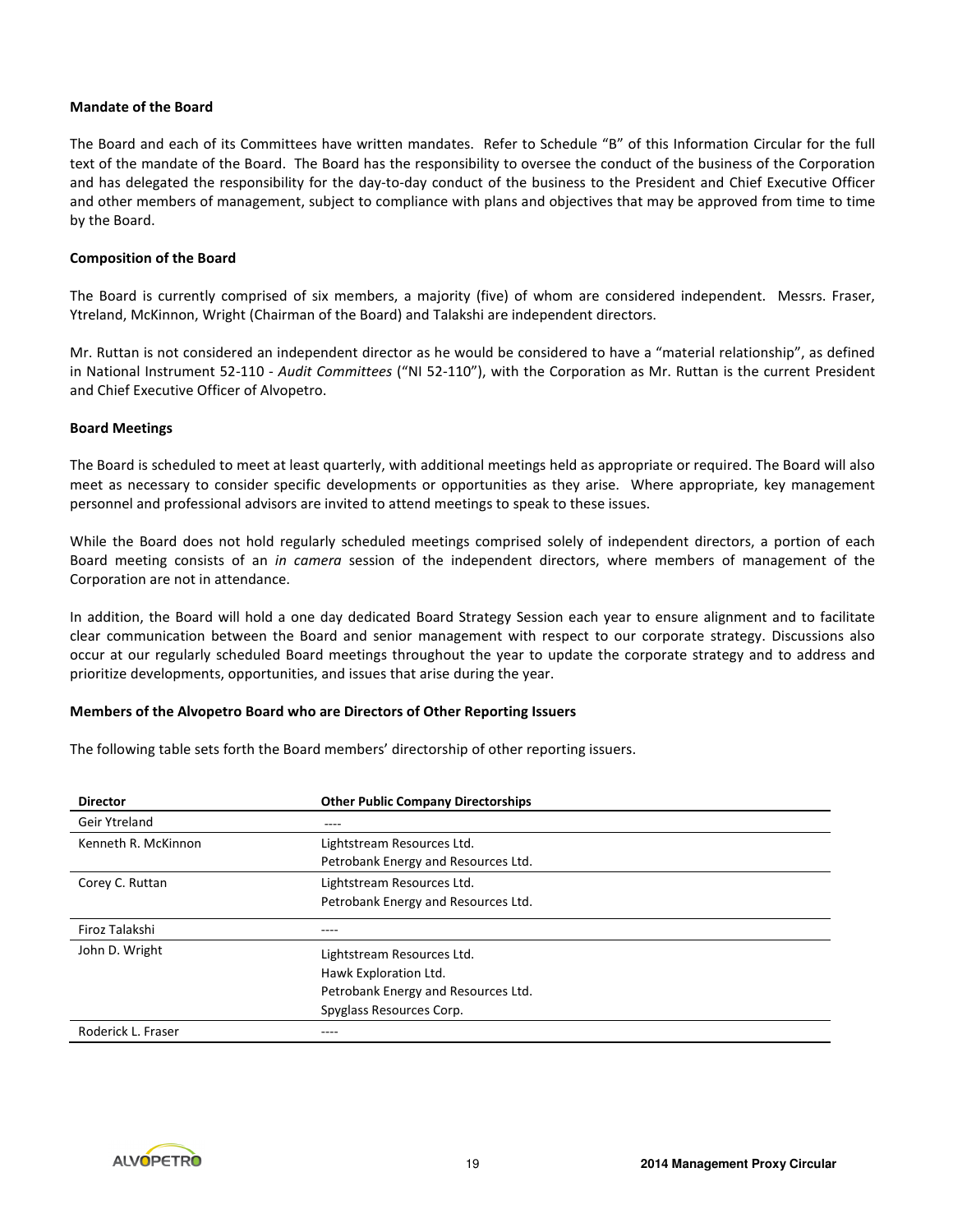# Committees of the Board

The Board has three (3) committees: the Audit Committee, the Reserves Committee and the Compensation Committee. All of the committees of the Board operate under written mandates. The Board may also form independent or special committees from time to time to evaluate certain transactions.

The primary function of the Audit Committee is to assist the Board in fulfilling its responsibilities by reviewing: the financial reports and other financial information provided by Alvopetro to any regulatory body or the public; the Corporation's systems of internal controls regarding preparation of those financial statements and related disclosures that management and the Board have established; and the Corporation's auditing, accounting and financial reporting processes generally.

The purpose of the Compensation Committee is to assist the Board in fulfilling its responsibility by reviewing and evaluating matters relating to compensation of the directors, officers and employees of the Corporation.

The primary function of the Reserves Committee is to assist the Board in the selection, engagement and instruction of an independent reserves evaluator for the Corporation, ensuring there is a process in place to provide all relevant reserves data to the independent reserves evaluator and monitoring the preparation of the independent reserves evaluation of the Corporation.

# Position Descriptions

The Board has adopted formal written position descriptions for each of the President and Chief Executive Officer and the Chairman of the Board, which sets out the duties and responsibilities of such positions. The Chair of each Committee of the Board is charged with leading and assessing each committee to ensure it fulfills its mandate.

#### Orientation and Continuing Education

The Board provides an informal orientation program for all new directors. New members of the Board are provided with background information about the Corporation's business, current issues and corporate strategy. New members of the Board also receive a copy of the Corporation's Vision and Values statement, the Disclosure, Trading and Confidentiality Policy, and all policies of the Corporation. In addition, all directors, both current and new, are encouraged to attend, at the expense of the Corporation, applicable educational programs so as to ensure that they are familiar with aspects of the Corporation's operations and assets. Educational programs are also provided for directors on an 'as requested' basis. As well, any Board member has unrestricted direct access to any member of senior management and their staff at any time.

The Board believes that these procedures are practical and effective in light of the Corporation's particular circumstances, including the size of the Board, the size of the Corporation, the nature and scope of the Corporation's business and operations and the experience and expertise of Board members.

# Code of Ethics and Policies

The Corporation has in place a written Vision and Values statement, which outlines the Corporation's commitment to safety, shareholder value, its employees, the environment and integrity. Management of the Corporation and the Board are of the view that the Vision and Values statement encourages and promotes a culture of ethical business conduct within the Corporation. A copy of the Vision and Values statement can be obtained free of charge by writing to the Chief Financial Officer of the Corporation.

The Board has adopted an extensive Disclosure, Confidentiality and Trading Policy to which all its directors, officers, employees and consultants are subject. This policy encourages ethical conduct in that it reflects the importance of confidentiality in respect of the Corporation's activities and restricts trading in the securities of the Corporation at times when individuals may be in possession of material non-public information. In addition, Disclosure Policy covers the timely reporting of material information in accordance with applicable laws and rules. Our Disclosure Policy is implemented by senior officers who are responsible for reviewing material public disclosures.

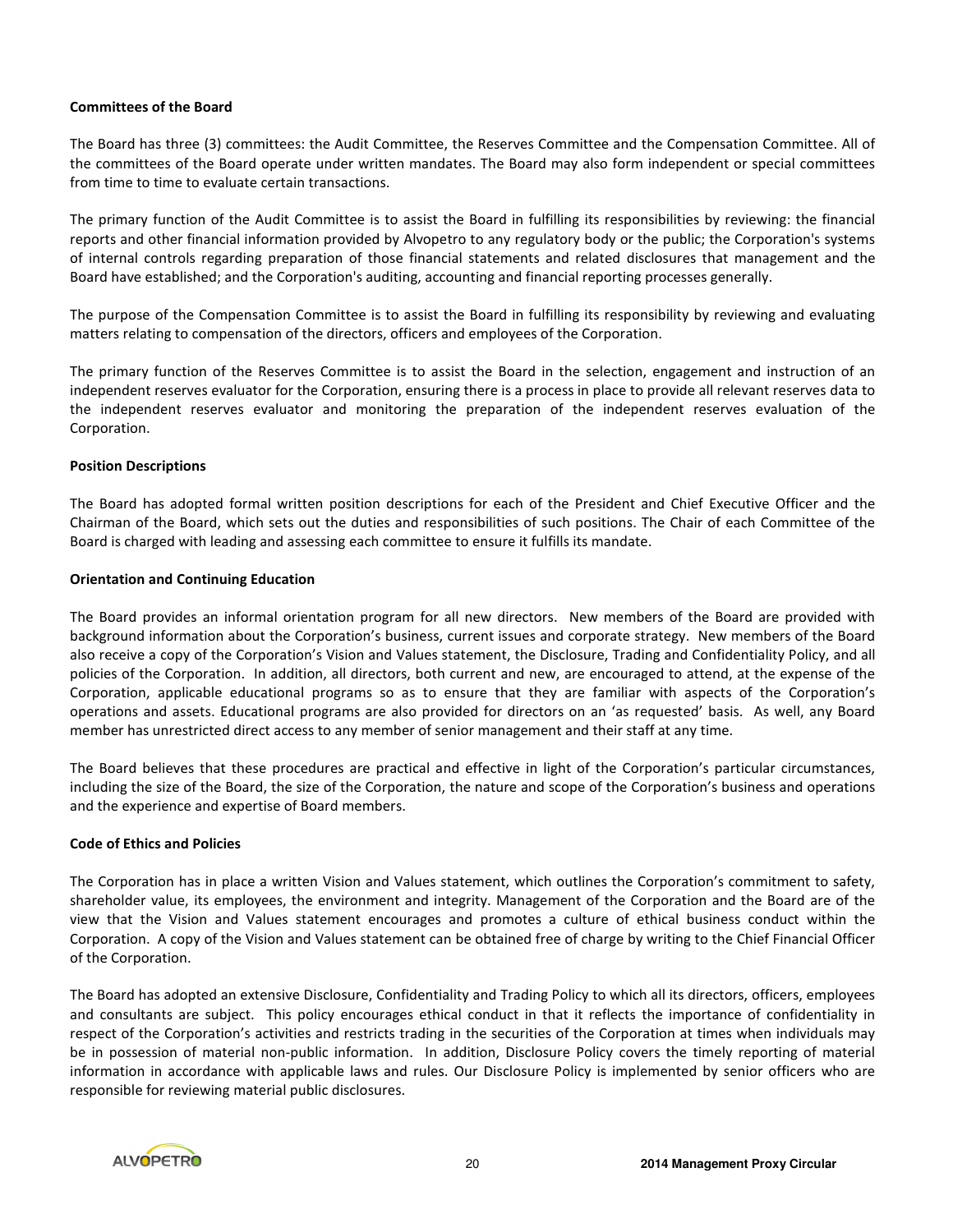Compliance with the Corporation's various policies is monitored by management of the Corporation, with reports to the Board, if necessary.

Alvopetro has a Whistleblower Policy to permit employees to anonymously report concerns regarding compliance with corporate policies and applicable laws, as well as any concerns regarding auditing, internal control and accounting matters. These procedures are designed to ensure that employees' reports are treated as confidential.

Management prepares informational memos that are distributed to all staff members on topics that are relevant to Alvopetro and the applicable legislation under which we operate. In light of the foregoing, the Corporation has not adopted a formal written code of ethics, however may do so in future.

Board members must disclose any potential conflicts of interest in respect of matters addressed at Board meetings. Each member of the Board must disclose all actual or potential conflicts of interest and refrain from voting on matters in which such Director has a conflict of interest.

# Nomination of Board Members

The Board retains overall responsibility to identify and recommend suitable candidates for nomination for election as directors of the Corporation and consider the competencies and skills the Board, as a whole, should possess.

# Board Assessments

The Board will annually review the effectiveness of the Board, its committees, and the contributions of individual Board members. These annual formal assessments will be conducted through a written evaluation of the Board completed by each Board member and an individual written self-assessment completed by each Board member. The objective of the assessments will be to ensure the continued effectiveness of the Board in the execution of its responsibilities and to contribute to a process of continuing improvement. The assessments will consider, in the case of the Board or a committee, the applicable mandate, and the competencies and skills each individual Director is expected to bring to the Board and the Committees on which they are members of. The Corporation does not have a formal retirement policy for directors.

# INDEBTEDNESS OF DIRECTORS AND SENIOR OFFICERS

No director, executive officer or proposed nominee for election as a director, nor any of their associates, is or has been at any time since the beginning of the most recently completed financial year of the Corporation, indebted to the Corporation or any of its subsidiaries, nor is, or at any time since the beginning of the most recently completed financial year of the Corporation has, any indebtedness of any such person been the subject of a guarantee, support agreement, letter of credit or other similar arrangement or understanding provided by the Corporation or any of its subsidiaries.

# INTEREST OF INFORMED PERSONS IN MATERIAL TRANSACTIONS

For the purposes of this Information Circular, an "informed person" means (i) a director or officer of the Corporation, (ii) a director or officer of a person or company that is itself an informed person, or (iii) any person or company who beneficially owns, directly or indirectly, and/or exercises control or direction over voting securities of the Corporation carrying more than 10% of the voting rights attaching to all outstanding voting securities of the Corporation.

To the knowledge of management of the Corporation, since the beginning of the financial year ended December 31, 2013, no informed person of the Corporation, nominee for director of the Corporation, nor any affiliate or associate of any informed person or nominee for director, had any material interest, direct or indirect, in any transaction or proposed transaction which has materially affected or would materially affect the Corporation.

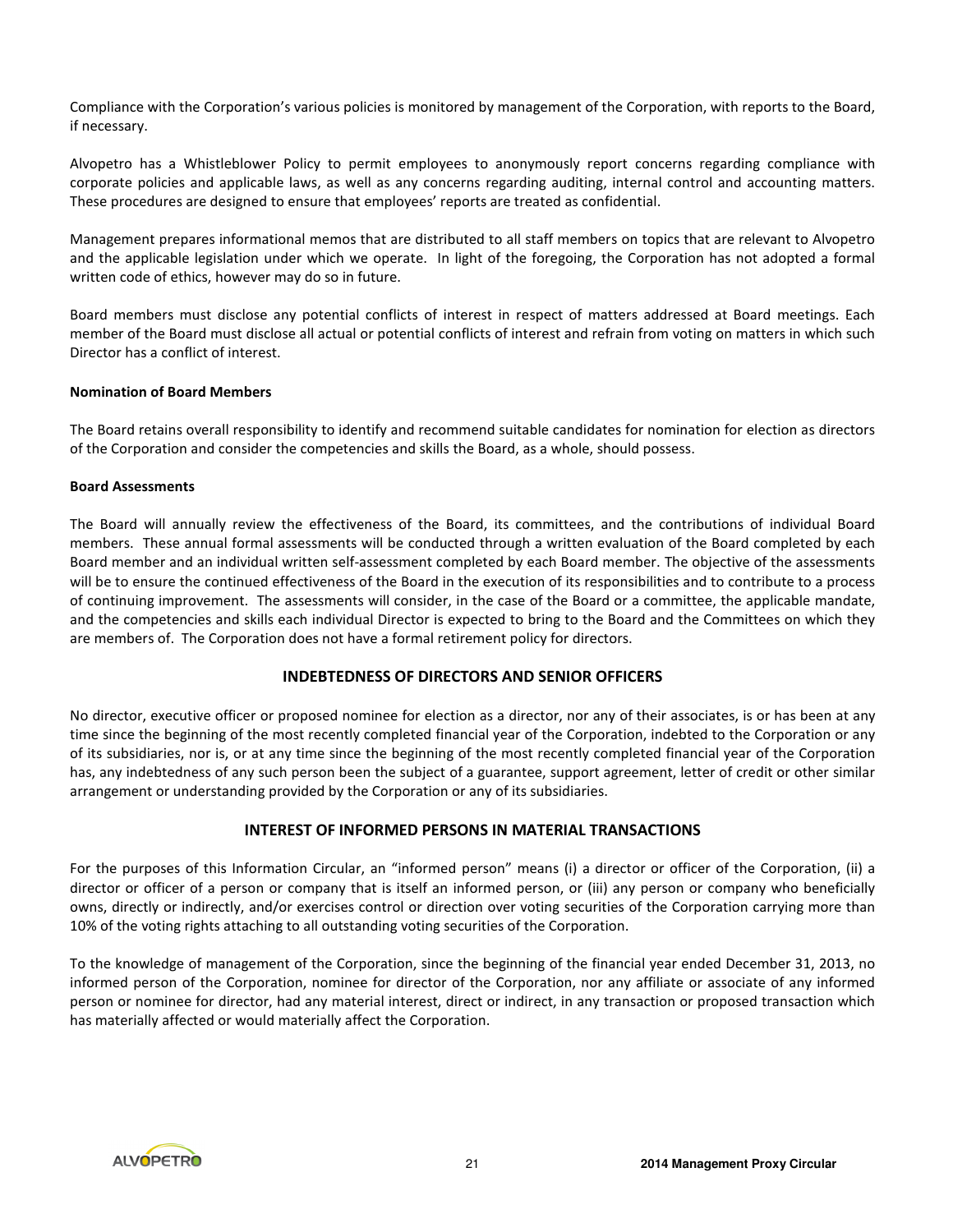# ADDITIONAL INFORMATION CONCERNING THE AUDIT COMMITTEE

Reference is made to the Corporation's Annual Information Form ("AIF") dated April 22, 2014, which information is hereby incorporated by reference. The AIF can be found on SEDAR at www.sedar.com or on the Corporation's website at www.alvopetro.com.

#### ADDITIONAL INFORMATION

Additional information relating to the Corporation is available on SEDAR at www.sedar.com. Financial information is provided in the Corporation's financial statements and MD&A for its most recently completed financial year. Copies of the documents incorporated herein by reference may be obtained on SEDAR or on request without charge from the Chief Financial Officer of the Corporation by submitting a request to the Corporation by telephone at 587.794.4224, by email: info@alvopetro.com, or by mail to Alvopetro Energy Ltd., Suite 1175, 332-6<sup>th</sup> Avenue SW, Calgary, Alberta, T2P 0B2, Attention: Chief Financial Officer.

# OTHER MATTERS

Our management knows of no amendment, variation or other matter to come before the Meeting other than the matters referred to in the Notice of Annual General and Special Meeting. However, if any other matter properly comes before the Meeting, the accompanying proxy will be voted on such matter in accordance with the best judgment of the person voting the proxy.

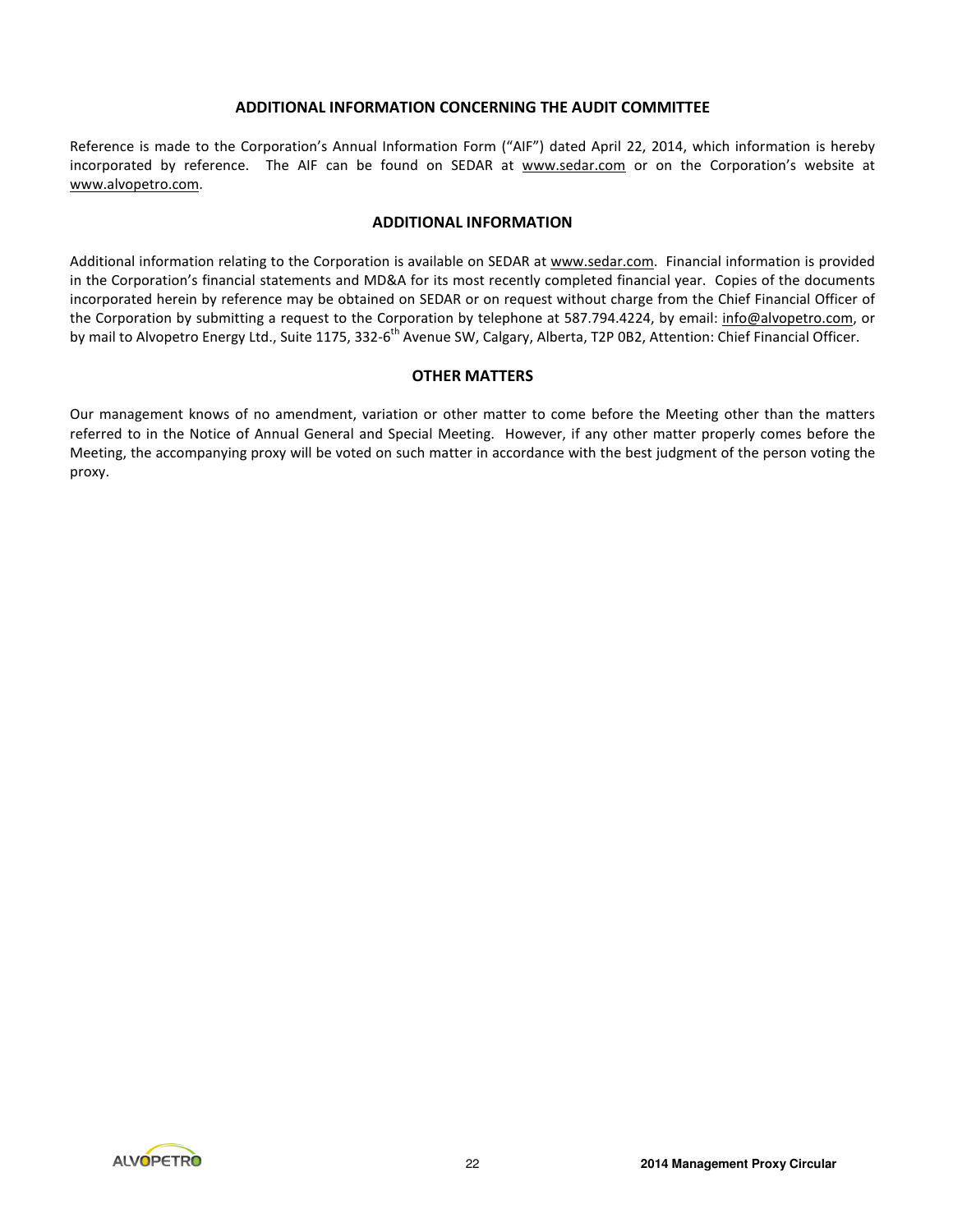# SCHEDULE "A"

# MANDATE OF THE BOARD OF DIRECTORS

This mandate defines the role of the Board of Directors of the Corporation. The fundamental responsibilities of the Board of Directors of Alvopetro Energy Ltd. (the "Corporation") are to: (i) appoint and oversee a competent executive team to manage the business of the Corporation, with a view to maximizing shareholder value, (ii) identify and understand the risks associated with the business of the Corporation and (iii) ensure corporate conduct in an ethical and legal manner via an appropriate system of corporate governance, disclosure processes and internal controls. The following are the key guidelines governing how the Board will operate to carry out its duties.

# 1. Duty of Oversight

The Board is responsible for overseeing and supervising management's conduct of the business of the Corporation to ensure that such business is being conducted in the best interests of the Corporation and its shareholders.

# 2. Formulation of Corporate Strategy

Management is responsible for the development of an overall corporate strategy to be presented to the Board. The Board shall ensure there is a formal strategic planning process in place and shall review and, if it sees fit, endorse the corporate strategy presented by management. The Board shall monitor the implementation and execution of the corporate strategy.

#### 3. Principal Risks

The Board should have a continuing understanding of the principal risks associated with the business of the Corporation. It is the responsibility of management to ensure that the Board and its committees are kept well informed of changing risks. The principle mechanisms through which the Board reviews risks are the Audit Committee and the Reserves Committee and the strategic planning process. It is important that the Board understands and supports the key risk decisions of management.

#### 4. Internal Controls and Communication Systems

The Board ensures that sufficient internal controls and communication systems are in place to allow it to conclude that management is discharging its responsibilities with a high degree of integrity and effectiveness. The confidence of the Board in the ability and integrity of management is the paramount control mechanism.

#### 5. Financial Reporting, Operational Reporting and Review

The Board ensures that processes are in place to address applicable regulatory, corporate, securities and other compliance matters, including applicable certification requirements regarding the financial, operational and other disclosure of the Corporation.

The Board reviews and approves the financial statements, related MD&A and reserves evaluations of the Corporation.

The Board reviews annual operating and capital plans and reviews and considers all amendments or departures proposed by management from established strategy, capital and operating plans or matters of policy which diverge from the ordinary course of business.

The Board reviews operating and financial performance results relative to established strategy, budgets and objectives.

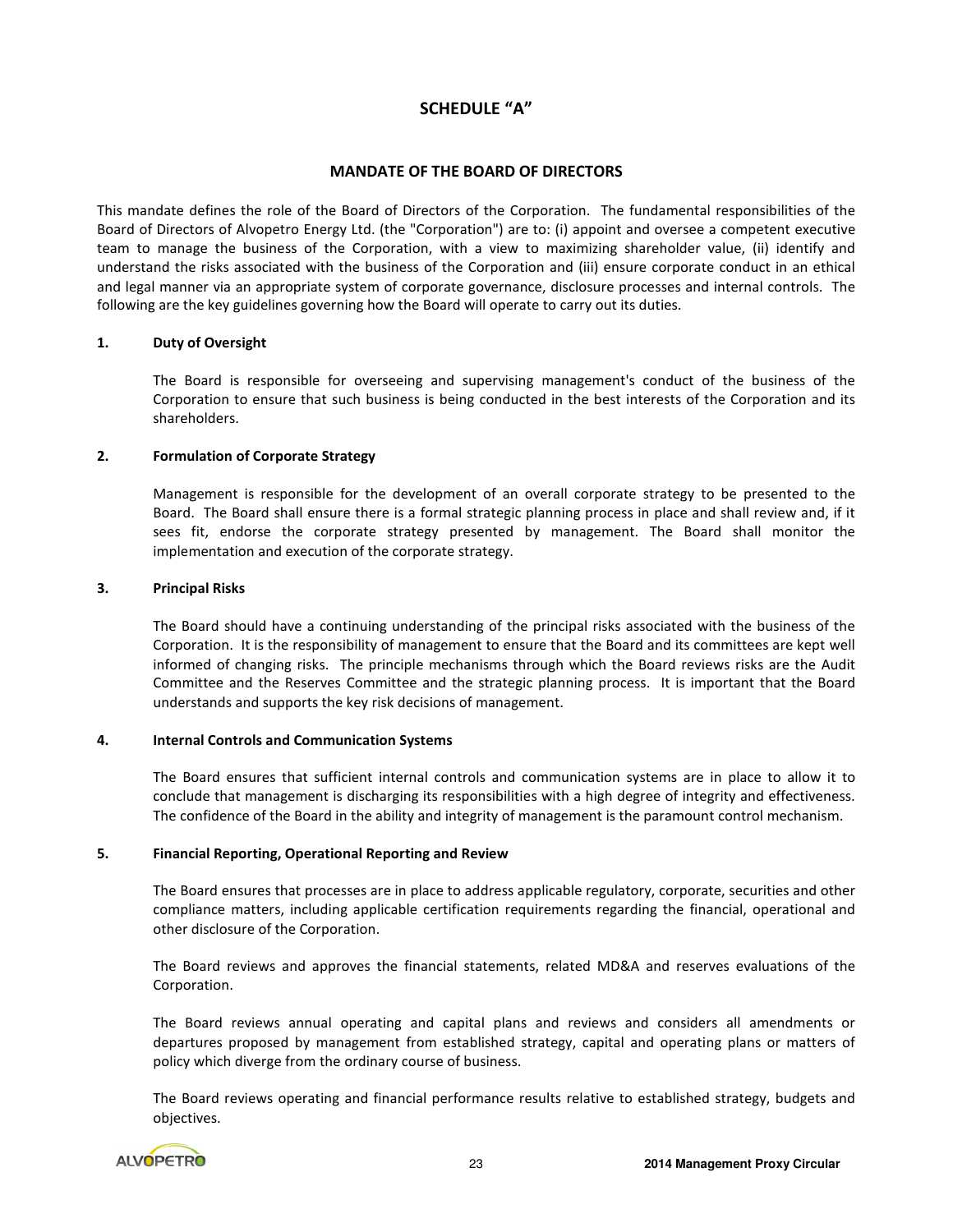#### 6. Succession Planning and Management Development

The Board considers succession planning and management recruitment and development. The Chief Executive Officer and the Compensation Committee shall periodically review succession planning and management recruitment and development.

# 7. Disclosure and Communication Policy

The Corporation has adopted a policy governing disclosure and communication concerning the affairs of the Corporation. Housekeeping and non-material amendments to the Policy may be made by the Disclosure Committee. Significant changes to the Disclosure and Communication Policy shall be reviewed by the Board.

# 8. The Chair of the Board

The Board shall appoint a Chair from among its members. The role of the Chair is to act as the leader of the Board, to manage and co-ordinate the activities of the Board and to oversee execution by the Board of this written mandate.

# 9. Committees

The Board may appoint such committees as it sees fit. Each committee operates according to the mandate for such committee approved by the Board and outlining its duties and responsibilities and the limits of authority delegated to it by the Board. The Board reviews and re-assesses the adequacy of the mandate of each committee on a regular basis and, with respect to the Audit Committee, at least once a year.

# 10. Committee Chairs and Committee Members

The Chair shall propose the leadership and membership of each committee. In preparing recommendations, the Chair will take into account the preferences, skills and experience of each director. Committee Chairs and members are appointed by the Board at the first Board meeting after the annual shareholder meeting or as needed to fill vacancies during the year.

Each committee's meeting schedule will be determined by its Chair and members based on the committee's work plan and mandate. The committee Chair will develop the agenda for each committee meeting. Each committee will report in a timely manner to the Board on the results of its meetings.

#### 11. Board Meetings, Agendas and Notice

The Board will meet a minimum of 4 times per year.

The Chair, in consultation with the Chief Executive Officer, the Chief Financial Officer and the VP Legal and Corporate, will develop the agenda for each Board meeting. Under normal circumstances, management will use its best effort to distribute the agenda and related materials to directors not less than two business days before the meeting. All directors are free to suggest additions to the agenda.

Notice of the time and place of every meeting may be given orally, or in writing, or by e-mail to each member of the Committee at least two business days prior to the time fixed for such meeting. A member may in any manner waive notice of the meeting. Attendance of a member at a meeting shall constitute waiver of notice of the meeting except where a member attends a meeting for the express purpose of objecting to the transaction of any business on the grounds that the meeting was not lawfully called.

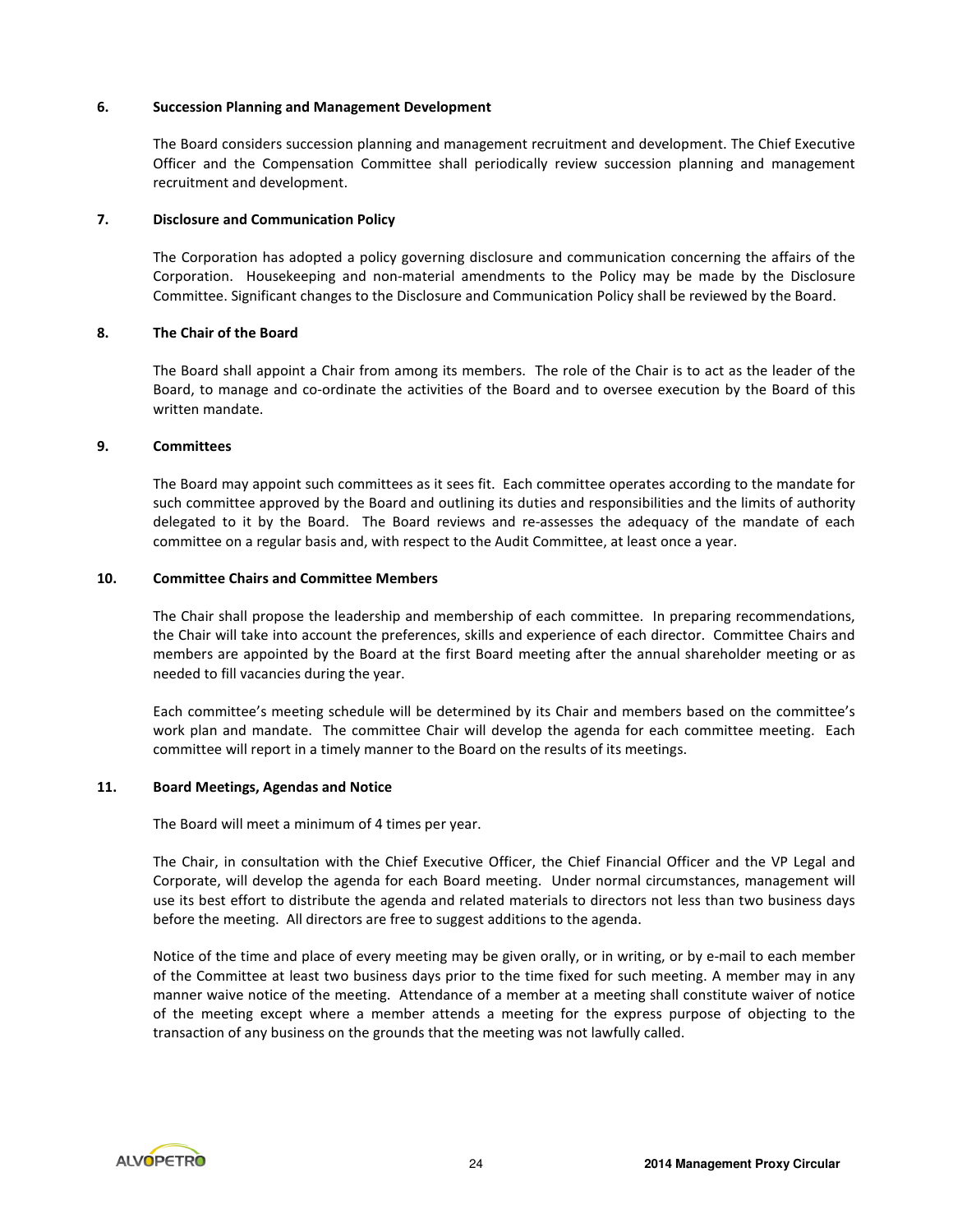# 12. Information for Board Meetings

Material distributed to the directors in advance of Board meetings should be concise, yet complete, and prepared in a way that focuses attention on critical issues to be considered. Reports may be presented during Board meetings by directors, management or staff, or by invited outside advisors. Presentations on specific subjects at Board meetings should briefly summarize the material sent to directors, so as to maximize the time available for discussion on questions regarding the material.

It is recognized that under some circumstances, due to the confidential nature of matters to be discussed at a meeting, it would not be prudent or appropriate to distribute written material in advance.

#### 13. Non-Directors at Board Meetings

The Board appreciates the value of having management team members attend Board meetings to provide information and opinions to assist the directors in their deliberations. The Board, through the Chair, can determine management attendees at Board meetings.

# 14. Board Relations with Management

Board policies and guidelines are issued to management for their adherence. Directors may direct questions or concerns on management performance to the Chair, to the President and Chief Executive Officer or through Board and committee meetings. While the Board establishes limits of authority delegated to management, directors must respect the organizational structure of management. A director has no authority to direct any staff member.

#### 15. New Director Orientation

New directors will be provided with an orientation which will include written information about the duties and obligations of directors and the business and operations of the Corporation, documents from recent Board meetings and opportunities for meetings and discussion with senior management and other directors.

#### 16. Assessing the Board's Performance

The Board is responsible for annually assessing its overall performance and that of its committees. The objective of this review is to contribute to a process of continuous improvement in the Board's execution of its responsibilities. The review should identify any areas where the directors or management believe that the Board could make a better collective contribution to overseeing the affairs of the Corporation.

#### 17. Board Compensation

The Compensation Committee will review director compensation in accordance with the mandate of the Compensation Committee and will make changes in compensation to the Board when warranted and in light of the responsibilities and risks involved in being a director.

#### 18. Annual Evaluation of the President and Chief Executive Officer – Compensation Committee

The Compensation Committee will conduct an annual performance review of President and Chief Executive Officer in accordance with the mandate of the Compensation Committee. The results of this performance review will be communicated to the President and Chief Executive Officer by the Chair of the Compensation Committee.

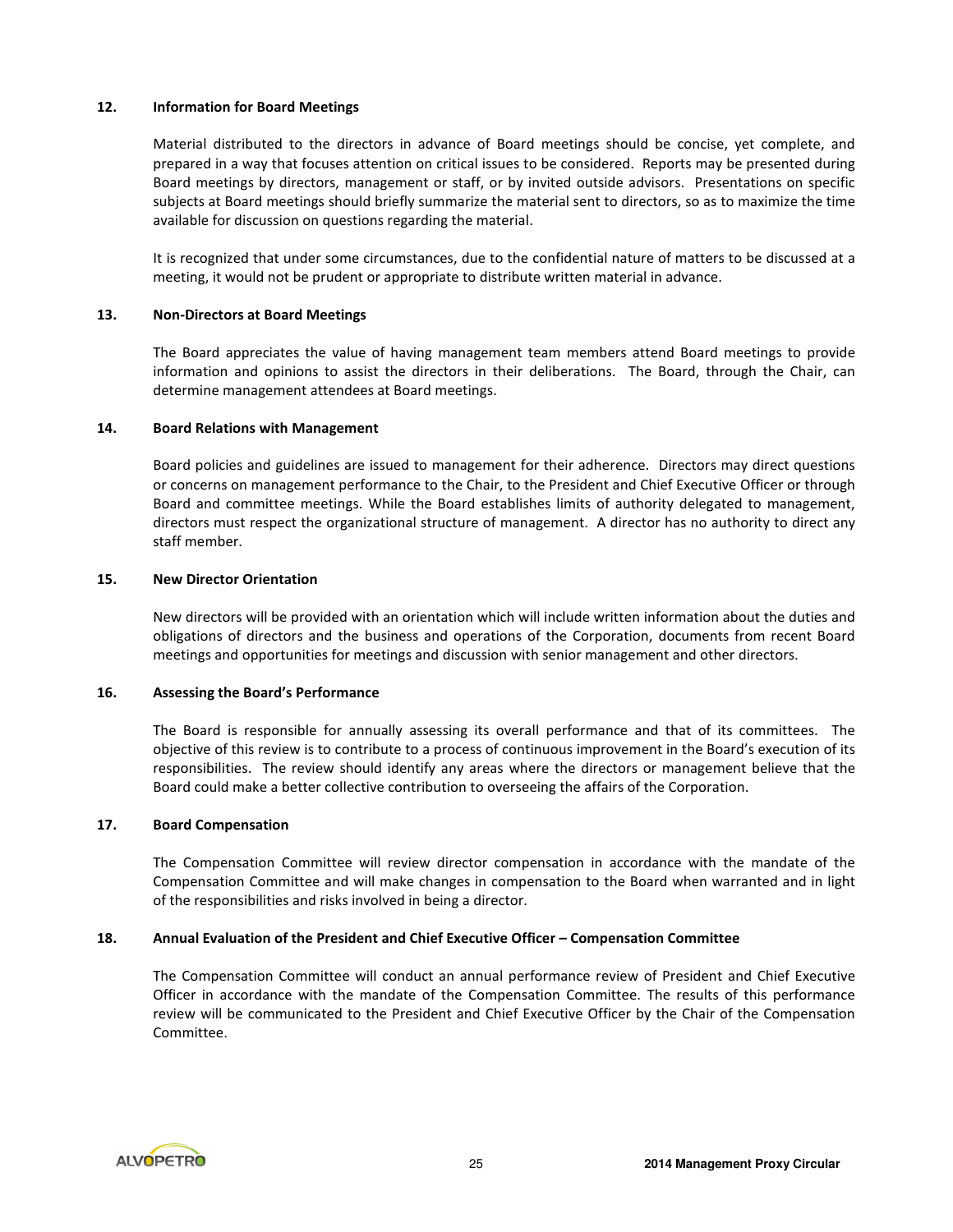# 19. Outside Advisors for Individual Directors

Occasionally, a director may need the services of an advisor to assist with matters involving responsibilities as a director. A director who wishes to engage an outside advisor at the expense of the Corporation may do so with the authorization of the Chair of the Board.

# 20. Conflict of Interest

- (a) Directors have a duty to act honestly and in good faith with a view to the best interests of the Corporation and to exercise the care, diligence and skill a reasonably prudent person would exercise in comparable circumstances.
- (b) Directors shall not allow personal interests to conflict with their duties to the Corporation and shall avoid and refrain from involvement in situations of conflict of interest.
- (c) A director shall disclose promptly any circumstances such as an office, property, a duty or an interest, which might create a conflict with that director's duty to the Corporation.
- (d) A director shall disclose promptly any interest that director may have in an existing or proposed contract or transaction of or with the Corporation.
- (e) The disclosures contemplated in paragraphs (c) & (d) above shall be immediate if the perception of a possible conflict of interest arises during a meeting of the Board or any committee of the Board, or if the perception of a possible conflict arises at another time then the disclosure shall occur at the first Board meeting after the director becomes aware of the potential conflict of interest.
- (f) A director's disclosure to the Board shall disclose the full nature and extent of that director's interest either in writing or by having the interest entered in the minutes of the meeting of the Board.
- (g) A director with a conflict of interest or who is capable of being perceived as being in conflict of interest vis a vis the Corporation shall abstain from discussion and voting by the Board or committee of the Board on any motion to recommend or approve the relevant contract of transaction unless the contract or transaction is an arrangement by way of security for obligations undertaken by the director for the benefit of the Corporation or one relating primarily to the director's remuneration or benefits. If the conflict of interest is obvious and direct, the director shall withdraw while the item is being considered.
- (h) Without limiting the generality of "conflict of interest" it shall be deemed a conflict of interest if a director, a director's relative, a member of the director's household in which any relative or member of the household is involved has a direct or indirect financial interest in, or obligation to, or a party to a proposed or existing contract or transaction with the Corporation.
- (i) Directors shall not use information obtained as a result of acting as a director for personal benefit or for the benefit of others.
- (j) Directors shall maintain the confidentiality of all information and records obtained as a result of acting as a director.